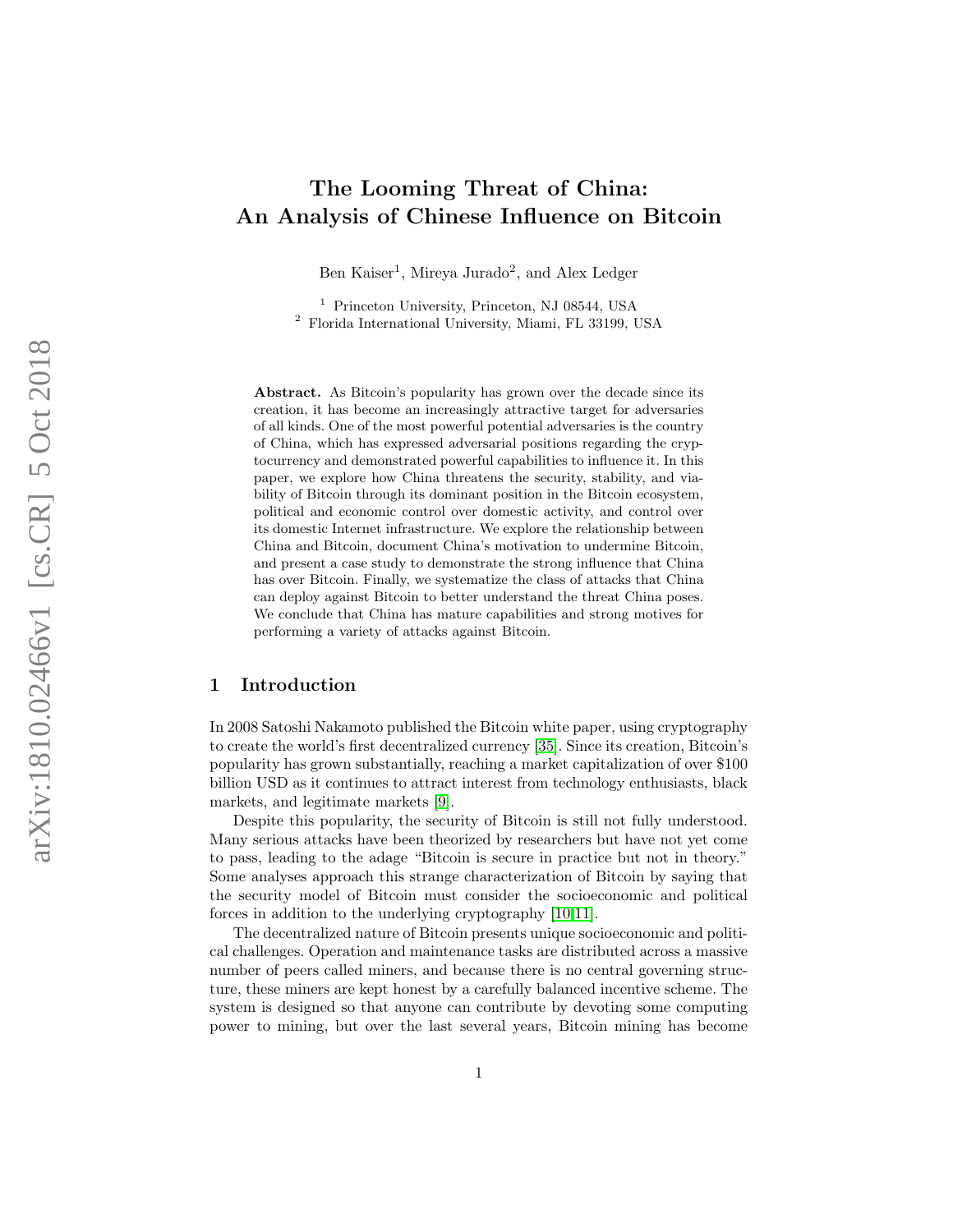heavily centralized due to advances in specialized hardware that render commodity hardware obsolete. As a result, miners have congregated into mining pools: consortia of miners who work together and share profits. As of June 2018, over 80% of Bitcoin mining is performed by six mining pools [\[8\]](#page-18-3), and five of those six pools are managed by individuals or organizations located in China.

One broadly understood security property of Bitcoin is that no single party can control more than 50% of the hash rate, so this statistic is worrying. The Chinese government exerts strong, centralized control over economic and financial activity and also operates extensive surveillance and censorship regimes over the domestic Internet. These capabilities do not grant them direct command of all of the hash power in Chinese-managed pools, but they do have a variety of tools at their disposal to influence those pools and Bitcoin in general. They have deployed multiple rounds of restrictive regulations that have upended global and domestic Bitcoin markets, and as we show in §[4,](#page-5-0) Chinese Internet surveillance has affected transaction throughput.

This interest and activity in Bitcoin by China raises many questions. Where does China actually stand on Bitcoin? Do they have motivations to influence Bitcoin globally, and have they succeeded in doing so in the past? What capabilities do they have to influence Bitcoin?

Contributions: In this paper, we explore whether and how China threatens the security, stability, and viability of Bitcoin through its position in the Bitcoin ecosystem, political and economic control over domestic activity, and technical control over its domestic Internet infrastructure. We find that China has motivations to threaten Bitcoin and has influenced it through domestic regulatory and technical measures. We also show that China has a number of mature capabilities for executing a variety of attacks. We enumerate and classify the attacks that China can execute and what goals that they would achieve. Finally, we outline directions for future research, including additional dimensions of analysis and surveying potential mitigations to the threat China poses.

Organization: The paper is organized as follows. §[2](#page-1-0) summarizes the design and operation of Bitcoin. §[3](#page-3-0) briefly summarizes China's relationship with Bitcoin and the technical and non-technical capabilities China could bring to bear on Bitcoin. §[4](#page-5-0) presents an analysis of how China's Internet censorship limited throughput for Bitcoin as a whole, demonstrating a link between Chinese domestic policy and the global stability of Bitcoin. §[5](#page-8-0) systematizes the risk that China poses to the Bitcoin ecosystem. Finally, §[6](#page-14-0) concludes and outlines directions for future work.

# <span id="page-1-0"></span>2 Bitcoin

Bitcoin is a distributed ledger that tracks payments in a digital currency. Whereas traditional currencies and payment systems rely on monolithic financial institutions to control supply and mediate transactions, Bitcoin distributes those responsibilities among a set of peers called miners who are rewarded for their efforts by receiving payouts in the currency. This approach diffuses trust, allow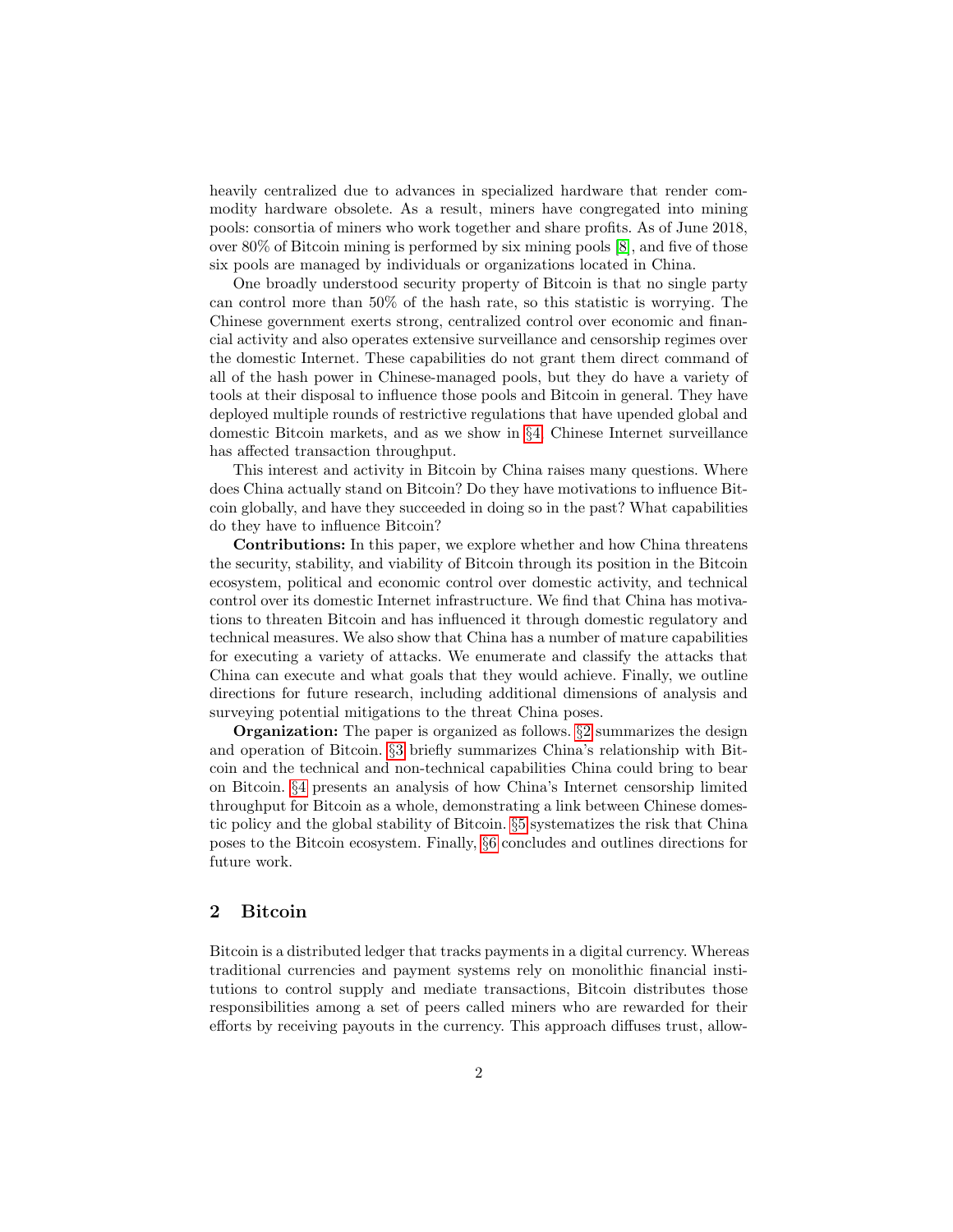ing users to place small amounts of trust in many different parties rather than all of their trust in a single entity.

#### 2.1 Technical overview

As outlined in [\[10\]](#page-18-1), Bitcoin consists of three components: transactions transferring ownership of coins, the consensus protocol, and the communications network.

Transactions: Bitcoin transactions are protocol messages that transfer currency called bitcoins (abbreviated BTC) from one user to another. Each user is represented by a public/private key pair, and the hash of the public key serves as an address that can be associated with transaction inputs and outputs. By creating a new transaction, a user can claim bitcoins output from a prior transaction if they prove ownership of the corresponding private key.

Consensus protocol: In order to maintain consensus, transactions are organized into a shared public ledger, implemented as a series of blocks. Each block contains a set of transactions, a timestamp, an arbitrary number called a nonce, a hash of the previous block, and some other protocol information. Storing the previous hash means that each block is cryptographically linked to its predecessor, creating the blockchain data structure. Integrity is preserved through the blockchain since any alteration to an earlier block will cause its hash to change and therefore 'break' the chain.

Miners collect transactions, check their validity, organize them into blocks and publish them to the network. They are rewarded for the effort of creating blocks by a special transaction in each block that sends a quantity of bitcoins to an address of the miner's choosing. This is called the block reward, and it is the only means by which new bitcoins are created.

To determine which block is next in the chain to maintain global consensus, Bitcoin uses a computational puzzle called Proof of Work. A valid block is defined as one whose double SHA256 hash is below a target threshold value. Miners fix all of the fields of the block except for the nonce, then randomly guess different nonces until a valid block is found. If multiple valid next blocks are mined, a fork occurs and other miners must choose which branch to mine off of. To resolve forks, miners simply mine from the longest branch.

Typically miners collaborate in groups called mining pools. Pool members submit partial proofs-of-work (PPoWs), which are blocks that hash to a value close to the target but are not actually valid. PPoWs serve to measure the amount of work that a miner has been conducting in the effort to find a block. They are sent to a pool manager who allocates rewards to members in proportion to the computational work they performed.

Communication network: Bitcoin nodes use a peer-to-peer broadcast network to announce and propagate transactions and blocks. Nodes in the communications network follow a set of rules to enhance performance and support the consensus protocol; for example, they will only forward new data once to prevent infinite propagation and will only relay valid data to prevent invalid blocks or transactions from being spread on the network.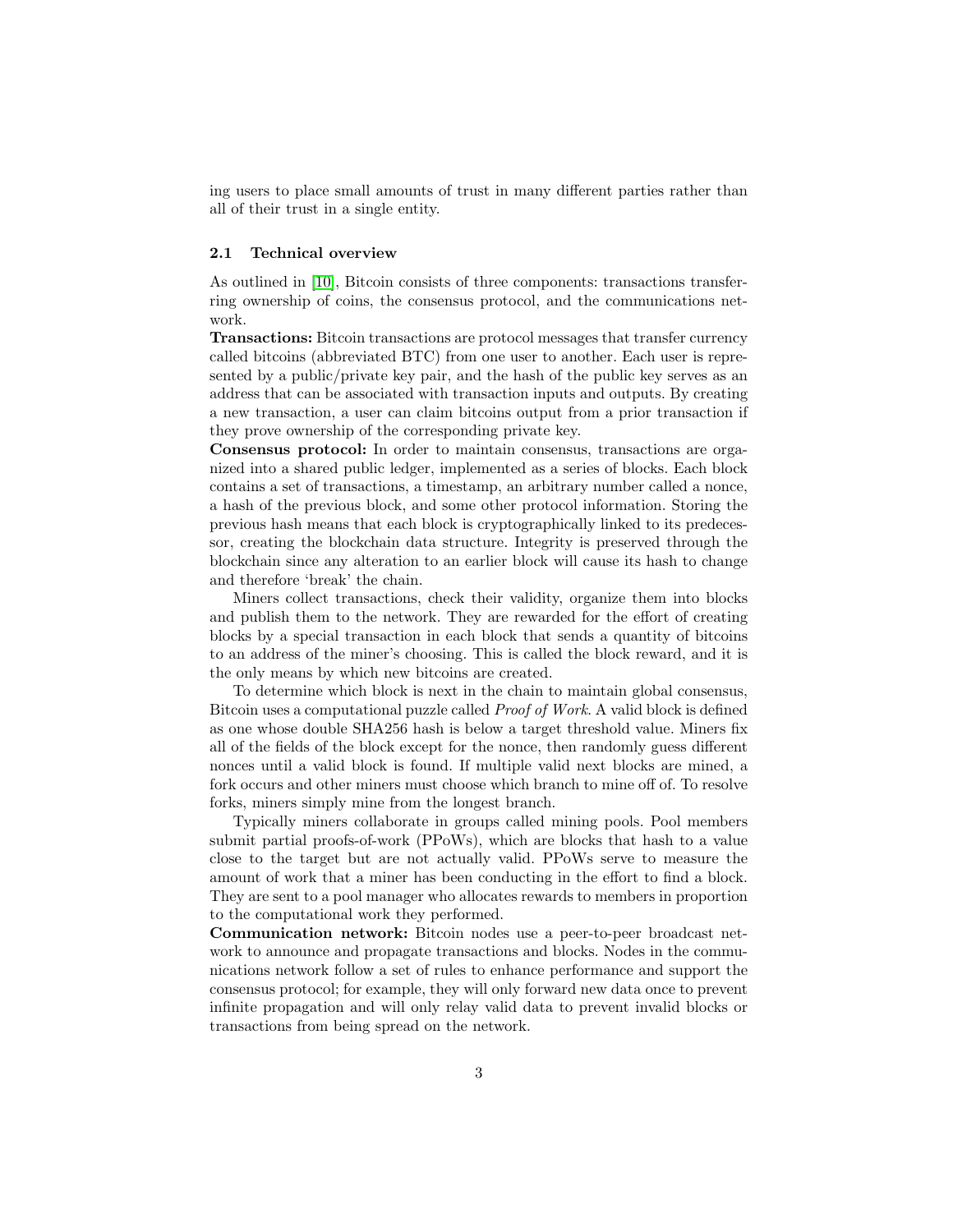The communication network's performance and degree of centralization have an effect on the consensus protocol. With respect to performance, high latency between nodes can cause temporary forks which in turn cause instability. With respect to centralization, centralized control of nodes or the connections between them can affect the fairness of the protocol. For example, if a miner controls enough of the nodes, they can favor their own blocks to win the forks and earn the block reward. Similarly, if anyone is able to censor the network, they can prevent blocks and transactions from spreading. Thus, to ensure stability and fairness, Bitcoin requires a low latency, decentralized, uncensorable network.

Usage of Bitcoin: In practice, some people use Bitcoin as a store of value, but it is mostly used as a speculative investment asset. It remains largely divorced from existing monetary systems, although in some places it has gained a foothold. In countries experiencing high degrees of inflation, Bitcoin and other cryptocurrencies gain popularity because they do not rely on the country's financial infrastructure and their value cannot be manipulated by the government. In Venezuela, for example, some citizens have converted rapidly inflating Bolivars into Bitcoin to store value or purchase goods online, and mining has become increasingly common as a source of income [\[48\]](#page-21-0). Similar trends have been observed when similar economic conditions have occurred in Greece, Zimbabwe, and Ukraine [\[3\]](#page-18-4). In the US, investment banks have begun to tentatively embrace Bitcoin, with Goldman Sachs leading the way by first facilitating Bitcoin trading on other platforms and soon offering its own Bitcoin derivative products to clients [\[39\]](#page-20-1).

# <span id="page-3-0"></span>3 Bitcoin in China

Bitcoin's rise in China began in 2013. In the following years, Chinese exchanges grew to dominate the global exchange market, as shown by the relative share of Bitcoin exchange transactions executed in Chinese Yuan (CNY) versus other currencies (Figure [1a\)](#page-4-0). Mining pools managed by individuals in China have constituted over half of the total network hash power since 2015 (Figure [1b\)](#page-4-1) and currently more hash power is located in China than in any other country [\[24\]](#page-19-0).

Through this time, China's official position on Bitcoin remained ambiguous and regulators proved unwilling to institute tight controls despite expressing concerns over criminal activity, subversion of capital controls, and speculative risk. This tenuous equilibrium between demand by Chinese users and investors and intermittent regulatory impedance shaped Bitcoin's global trajectory until it was punctured in 2017 by firm regulations on the exchange industry. Appendix 1 provides a more detailed discussion of the Bitcoin exchange and mining sectors in China over this period. In this section, we identify how China's dominant position in the Bitcoin ecosystem and tight control over domestic economic and technical resources grant them capabilities to influence Bitcoin.

<span id="page-3-1"></span><sup>4</sup> We attribute the following pools to Chinese managers: AntPool, Bixin, BTCC, BTC.com, BTC.TOP, BW.COM, DPOOL, F2Pool, Poolin, ViaBTC, and 58COIN.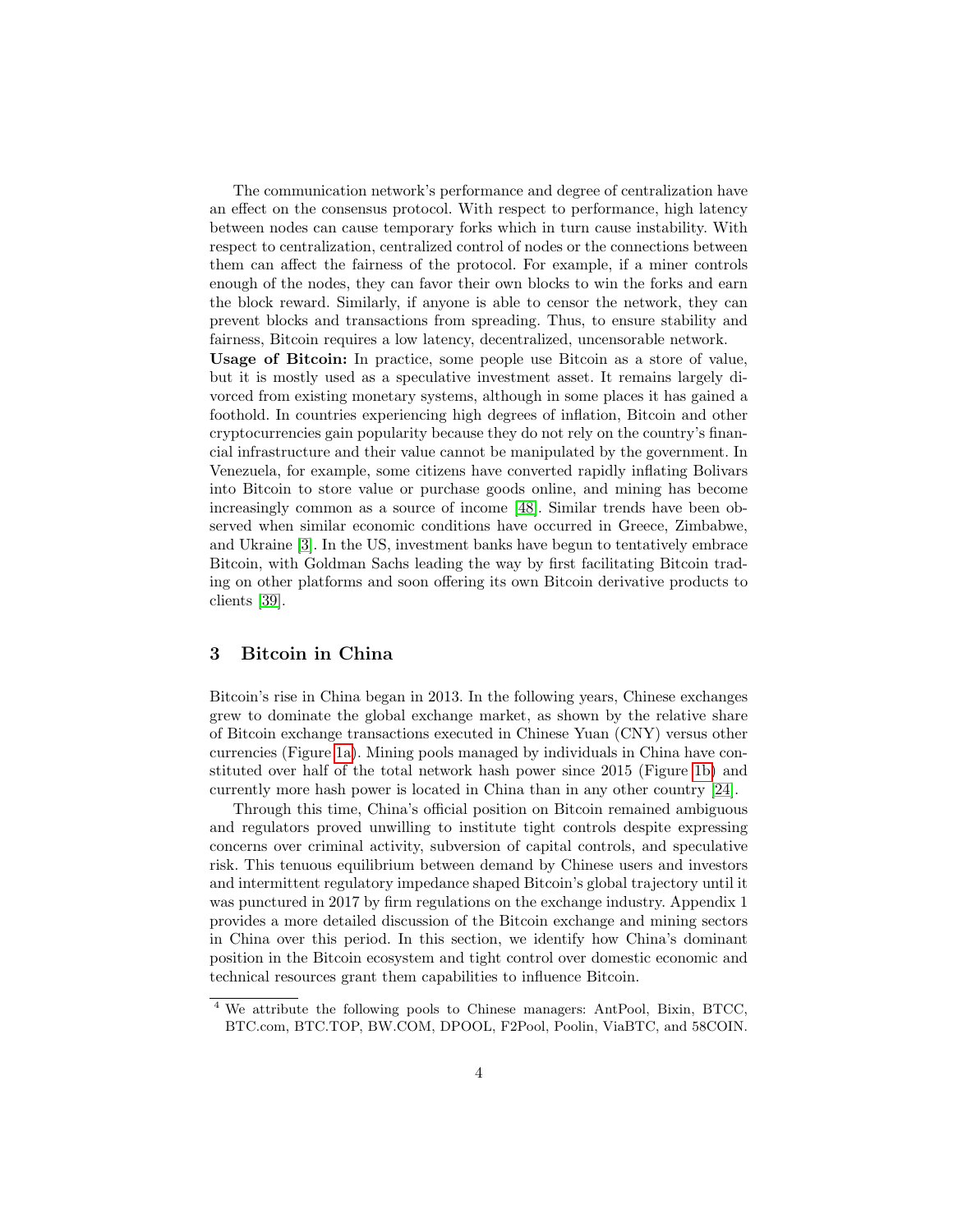<span id="page-4-0"></span>

<span id="page-4-1"></span>Fig. 1. (a) Percentage of global bitcoin exchange volume processed in CNY from 2013- 2018, using data from [\[14\]](#page-18-5). (b) Percentage of total Bitcoin hash power controlled by pools managed within  $China<sup>4</sup>$  $China<sup>4</sup>$  $China<sup>4</sup>$ , using data from [\[12\]](#page-18-6).

Regulatory authority: The Chinese government enjoys broad regulatory authority that it can bring to bear on domestic Bitcoin users, exchanges, and miners. Regulators have issued policy decrees to directly influence the exchange and mining sectors and also targeted Bitcoin indirectly through externalities like energy prices (see Appendix 1 for details).

Internet traffic tampering and surveillance: China operates a variety of Internet control measures that can affect Bitcoin traffic. The most well-understood system is the Great Firewall (GFW), which performs on-path surveillance and traffic filtering using deep packet inspection (DPI) and active probing of connection endpoints [\[18\]](#page-19-1). As an on-path tool, the GFW can observe network traffic and inject new packets but it cannot prevent packets that have already been sent from reaching their destination. For more active traffic tampering, China operates a separate in-path tool known as the Great Cannon, which can inject malicious code into packets in transit and levy denial-of-service attacks by redirecting traffic to a target host [\[30\]](#page-19-2). Both of these systems primarily operate on traffic transiting between China and the rest of the world, but central government regulators also control all Internet Service Providers (ISPs) in China, allowing for collection and analysis of domestic traffic.

Hash power: At the time of writing, 74% of the hash power on the Bitcoin network is in Chinese-managed mining pools. Pool miners cannot be directly controlled by China, but the managers are located within China and as such are subject to Chinese authorities. Because managers are responsible for assigning mining jobs and propagating completed blocks, they control the inputs and outputs of their miners, allowing Chinese authorities indirect control over that hash power. China has more direct control over the hash power physically located in China. This is a significant share of the global hash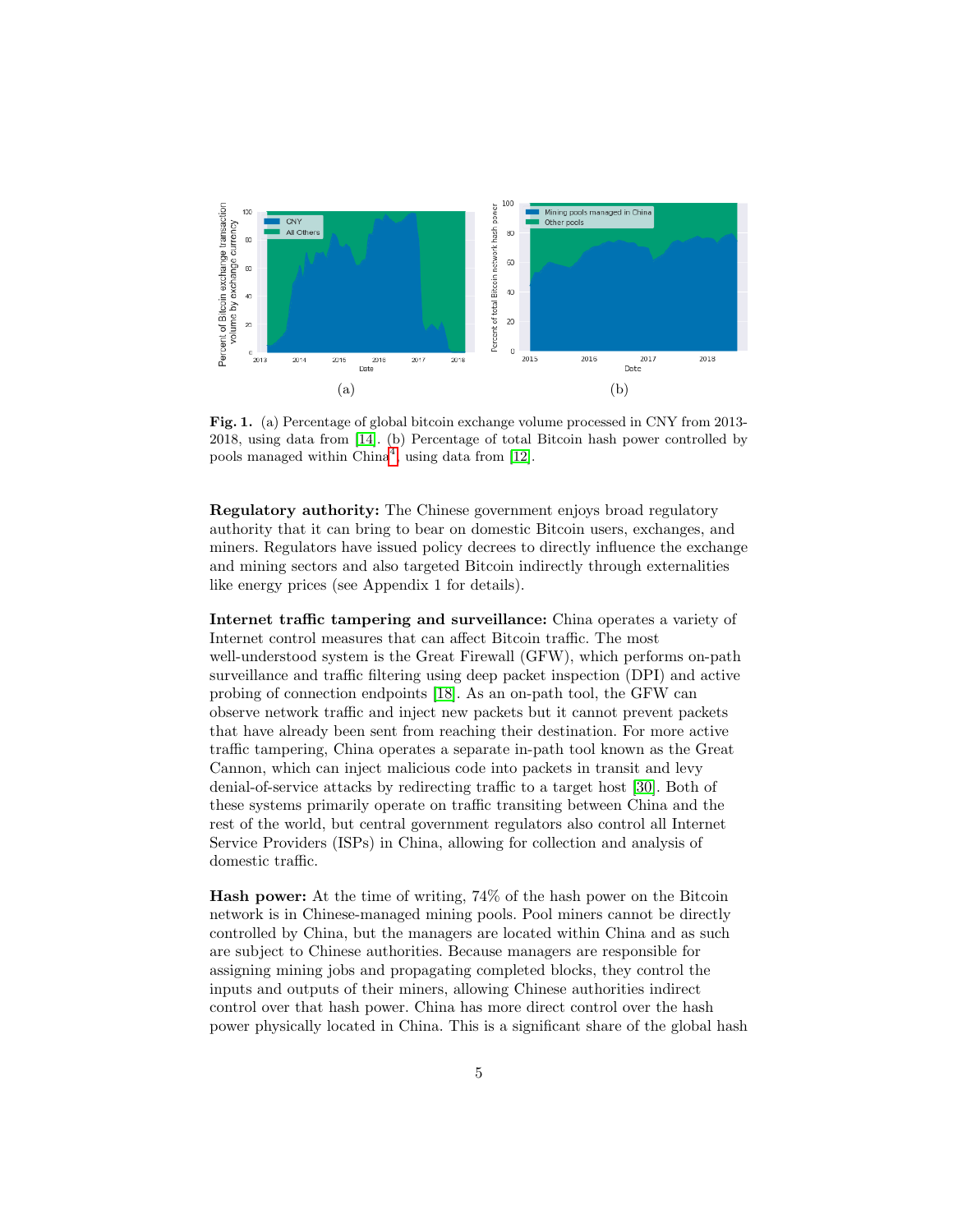rate – more than controlled by any other single country  $[24]$  – but the precise quantity is unknown.

Well-connectedness within the Bitcoin network: Which blocks reach consensus in Bitcoin depends in part on how quickly they propagate through the network from their source miner to other peers. Blocks found in China are already proximate to a majority share of hash power, so they can reach consensus more quickly than blocks found elsewhere. If the Chinese government assumed control of domestic hash power, this property would grant them an advantage in selecting blocks for the ledger, which is important for some types of attacks (see §[5\)](#page-8-0).

# <span id="page-5-0"></span>4 Technical Interference

In this section, we demonstrate a case of Chinese technical interference in Bitcoin. Specifically, we discuss how the GFW imparts a latency overhead on all traffic it processes, including Bitcoin traffic. Until protocol upgrades were introduced to address this problem in June 2016, Chinese miners were disadvantaged by this latency as it slowed the rate at which their proposed blocks could propagate. This created an incentive for those miners to mine empty blocks because those were less disadvantaged by the latency. However, empty blocks are bad for Bitcoin, as they process no transactions but consume network resources, thus damaging system throughput.

#### 4.1 Analysis

Bitcoin blocks adhere to a fixed size limit of 1MB.  $^5$  $^5$  Since mid-2016, blocks on the main chain have generally been at or above 800KB in size, suggesting that throughput is at 80% of capacity, although prior to this smaller blocks were the norm (see Figure [2a\)](#page-6-0).

Miners are free to include as many or as few transactions in a block as they want. Because the difficulty of mining a block does not depend on its size, to maximize their profits miners would be expected to include as many feebearing transactions in their blocks as possible (even though transaction fees are quite small compared to the block reward). If there are not enough fee-bearing transactions in the mempool to fill a block, a rational miner might publish a block with some empty space because although including additional non-feebearing transactions does not cost them anything, it also does not earn them anything.

Based on this incentive structure, empty blocks (those containing only the coinbase transaction) should be exceedingly rare, as there are virtually always some fee-bearing transactions in the mempool. However, historically empty blocks

<span id="page-5-1"></span><sup>5</sup> The SegWit protocol upgrade, activated in August 2017, kept the 1MB limit for transactions but allowed other block data to consume an additional 3MB. This is why Figure [2a](#page-6-0) shows that some recent blocks are larger than 1MB.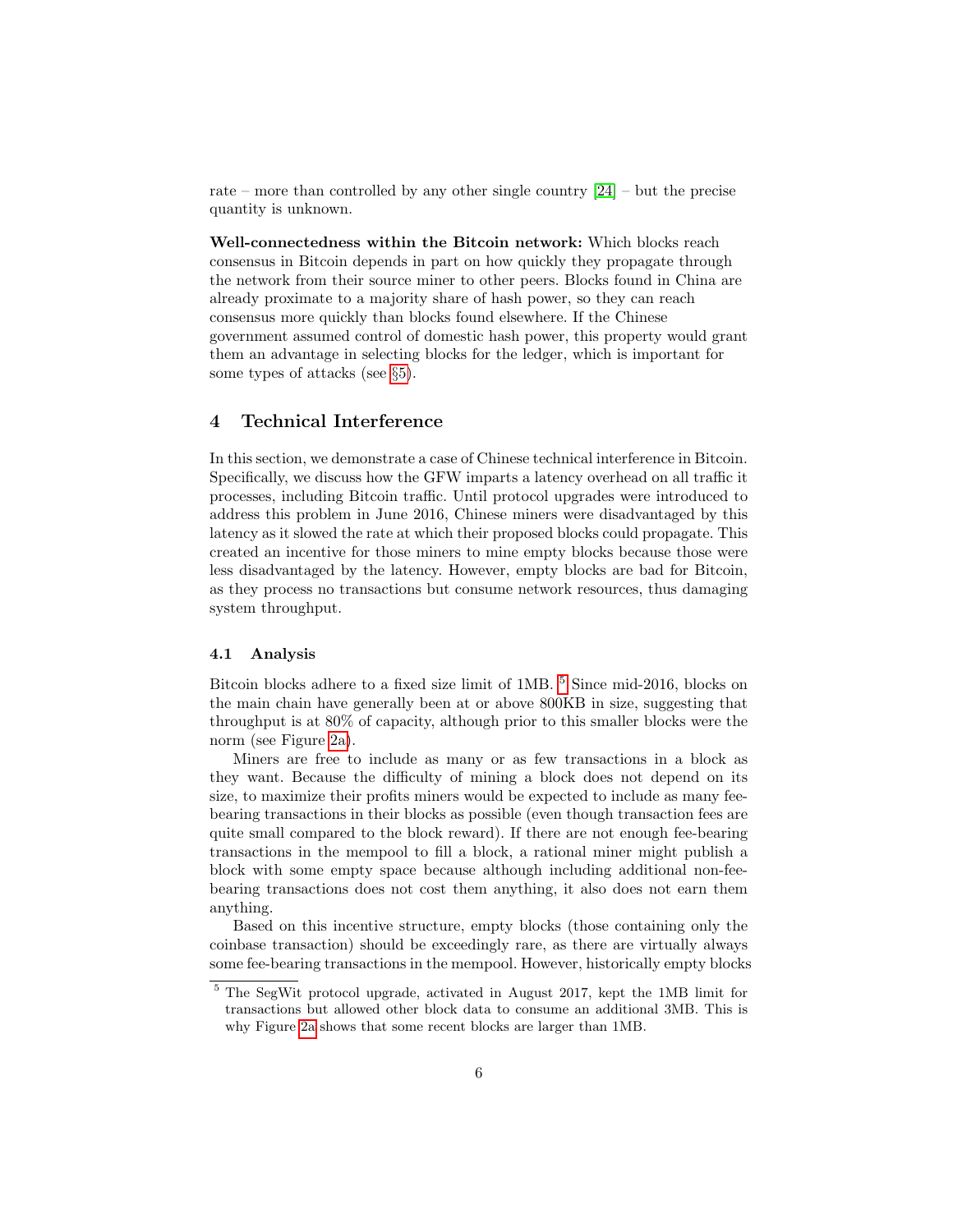<span id="page-6-0"></span>

<span id="page-6-1"></span>Fig. 2. (a) Average block size in MB, averaged weekly, using data from [\[6\]](#page-18-7). (b) Percentage of published blocks per day that are empty, using data from [\[7\]](#page-18-8).

were occasionally produced. There are reasons a miner might do this and forgo transaction fees; for example, once a miner is notified that a block has been found by another miner, they may start mining an empty block in the time it takes to download and validate that block and choose the next set of transactions. Although this process is typically fairly quick, the probabilistic nature of mining means that sometimes the miner successfully finds that empty block in time, and so they publish it to reap the block reward.

Prior to May 2015, empty blocks were produced at a consistent rate of 2 − 3%, except for a few aberrations in 2011 and 2012 before Bitcoin was widely used (see Figure [2b\)](#page-6-1). Beginning in May 2015, a noticeable spike up to around 5% that lasts through June 2016 is visible. We examined the behavior of the eight largest mining pools during this period, which cumulatively found nearly 80% of all blocks. Table [1](#page-7-0) summarizes this information. The four Chinese pools cumulatively account for 64% of the hash power while non-Chinese pools account for 24%.

Looking at the combined average rates of empty blocks produced by each of these pool groups (Figure [3a\)](#page-7-1), we see that the Chinese pool group produced an unusually high rate of empty blocks, spiking up above 7%. [6](#page-6-2) Meanwhile, non-Chinese miners produced empty blocks at a historically consistent rate of around 2%. These observations suggest that some factor that applied to Chinese miners – but not other miners – created an incentive to mine empty blocks. We posit that this factor is the Great Firewall, and more specifically, the bandwidth bottleneck it imparts.

The GFW is known to limit bandwidth by inducing packet loss in TCP streams. In 2017 a test showed 6.9% packet loss in connections between the US and China and only 0.2% for connections between the US and Hong Kong, which is just outside the GFW [\[51\]](#page-21-1). Packet loss causes latency, as dropped packets must

<span id="page-6-2"></span> $6$  Within the group, two individual pools (AntPool and BW Pool) peaked with empty block rates as high as 13% (see Figure [3b\)](#page-7-2).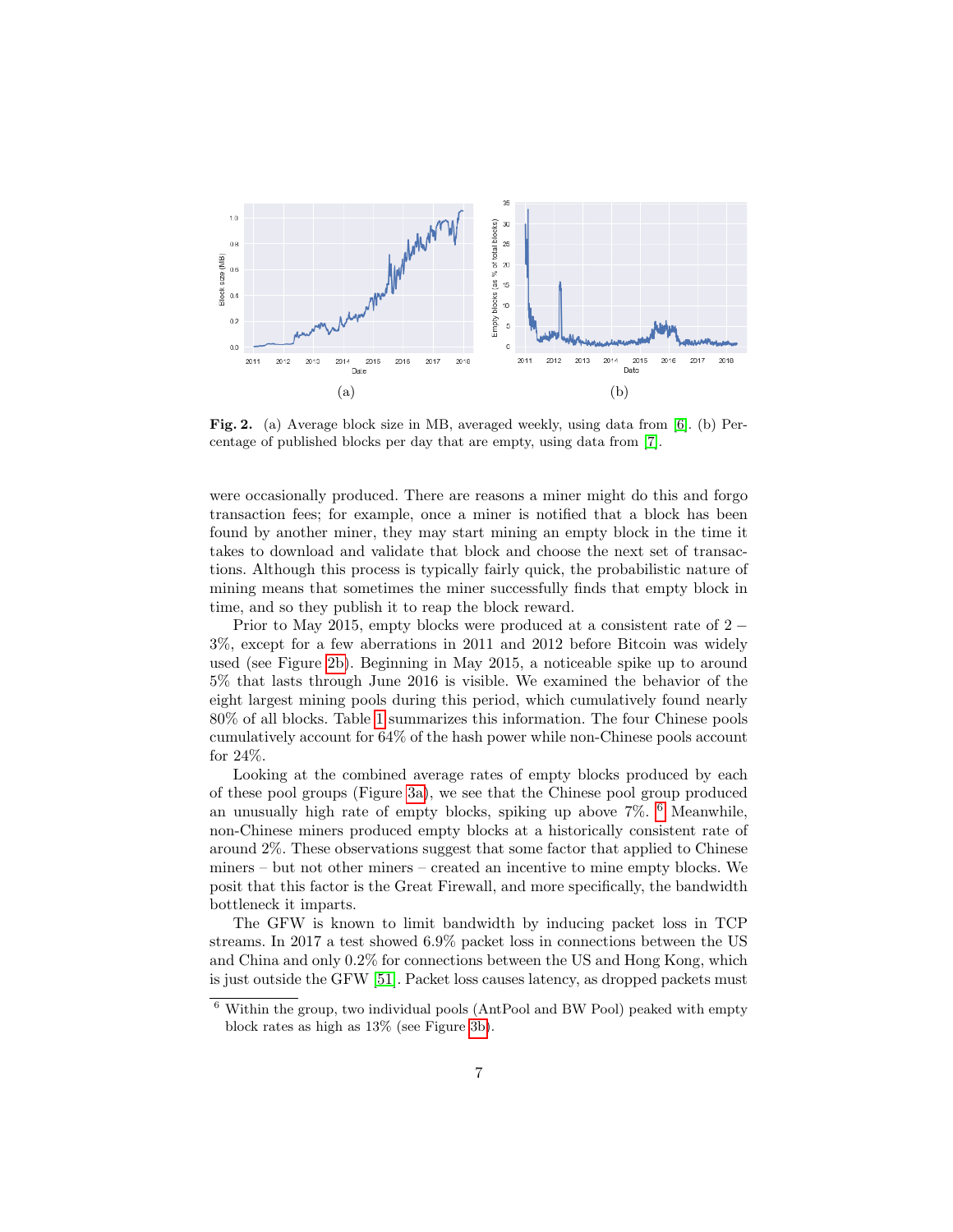<span id="page-7-0"></span>

|                    | Mining pool Located in China | Estimated share of |  |
|--------------------|------------------------------|--------------------|--|
|                    |                              | network hash rate  |  |
| $ {\rm F2Pool} $   | Yes                          | 22.17              |  |
| AntPool            | Yes                          | 21.54              |  |
| <b>BTCC</b>        | Yes                          | 12.79              |  |
| <b>BitFury</b>     | No                           | 12.39              |  |
| BW Pool            | Yes                          | 7.84               |  |
| KnCMiner           | No                           | 4.89               |  |
| SlushPool          | No                           | 4.72               |  |
| $ 21 \text{ Inc.}$ | No                           | 2.27               |  |

Table 1. Nationality of mining pools and their share of hash rate between May 1, 2015 and June 30, 2016.

<span id="page-7-1"></span>

<span id="page-7-2"></span>Fig. 3. (a) Percentage of published blocks that are empty, sampled once per three weeks and grouped by national affiliation, using data from [\[7\]](#page-18-8). See Table [1](#page-7-0) for information on mining pool hash rates and national affiliations. (b) Percentage of blocks published by Chinese-controlled pools that are empty, sampled once per three weeks, using data from [\[7\]](#page-18-8).

be re-requested and re-sent, and this was also observed in the same test (218ms latency for Chinese agents compared to 81ms for Hong Kong). This latency has been observed to affect Bitcoin block propagation. In 2015 it was shown that block propagation across the GFW was an order of magnitude slower than propagation between nodes on the same side of the GFW [\[47\]](#page-20-2). Separate research the following year found that mean propagation times for near-full Bitcoin blocks were 3.9 seconds between nodes on the same side of the GFW and 17.4 seconds between nodes on opposite sides, representing a slowdown of nearly 450% [\[41\]](#page-20-3).

Propagation latency perverts the incentives for miners behind the GFW because they are at an inherent disadvantage. If a miner behind the GFW finds a valid next block at the same time as an outside miner, the latter can more quickly propagate their block to the rest of the network, meaning they are more likely to win a forking race and have their block accepted. Mining smaller blocks,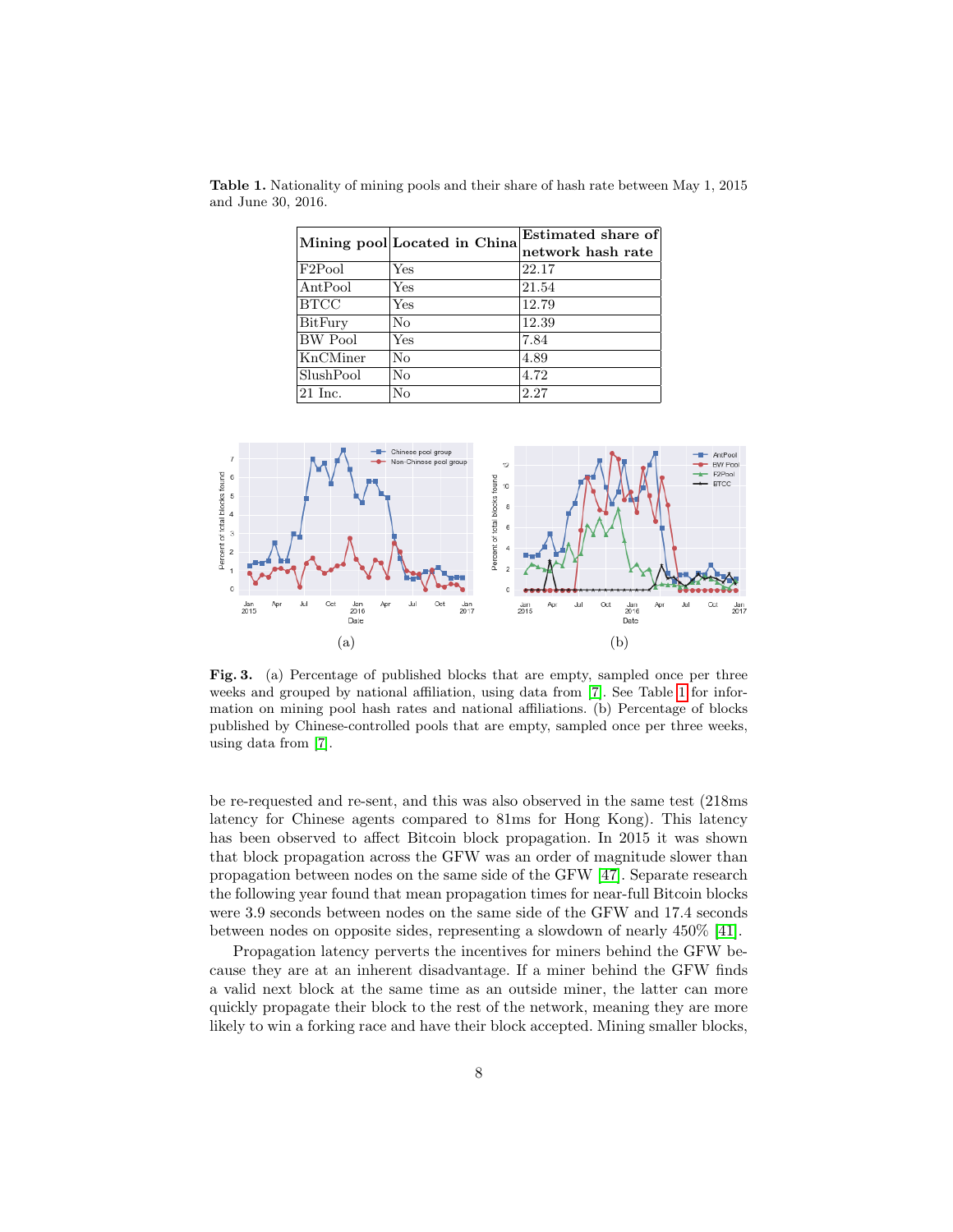which propagate more quickly, can counteract this disadvantage for miners behind the GFW. While transaction fees are designed to dissuade empty block mining, those fees fluctuate and at times are insubstantial. Across the period when empty block rates were high, transaction fees averaged only .25 BTC per block. The block reward of 25 BTC was far more valuable, so mining more empty blocks to earn more block rewards would seem profitable.

Compact block relay was incorporated into the Bitcoin Core client on June 22, 2016 as BIP152 (Bitcoin Improvement Propsal #152) [\[16\]](#page-18-9). Leveraging the fact that full nodes store transactions they have already seen in their mempool, the BIP significantly reduced the bandwidth required for block propagation. Specifically, it permitted peers to avoid sending full blocks to each other and instead send compact block "sketches" along with a small set of transactions the sender guesses the receiver has not yet seen. Under this protocol, a full block can be relayed using only 15KB of data [\[22\]](#page-19-3), reducing the bandwidth requirement of block propagation by 98%.

With BIP152 incorporated, block propagation time became largely independent of block size, and so the incentive to mine empty blocks was eliminated. Correspondingly, the practice quickly subsided to its pre-2015 level (as seen in Figures [3a](#page-7-1) and [3b\)](#page-7-2). While this particular threat to Bitcoin has abated, it demonstrates the power of China's technical capabilities for domestic control to weaken Bitcoin, even unintentionally, on a global scale. We now turn to an analysis of other vectors by which China could leverage their capabilities to attack Bitcoin.

#### <span id="page-8-0"></span>5 Threats

There are many known attacks on Bitcoin's consensus, miners, software clients, and communication network (see [\[15\]](#page-18-10) for a survey). In this section, we catalog four classes of attacks that China could perpetrate on Bitcoin using the capabilities outlined in §[3](#page-3-0) and posit a set of metrics for understanding the attack classes.

#### 5.1 Metrics

Goals: There are four goals that China may wish to achieve by attacking Bitcoin. First, as discussed in Appendix 1, Bitcoin stands in ideological opposition to China's centralized governing philosophy, so they may be motivated to weaken or destroy it to make an ideological statement; for example, demonstrating the futility of decentralized control paradigms. Virtually any violation of Bitcoin's security suffices to achieve this goal as long as it is highly visible.

Second, the government may attack Bitcoin for the purpose of *law enforce*ment: administering capital controls or preventing other illegal activity. Targeting specific users for deanonymization and censorship would allow China to crack down on illicit uses of Bitcoin.

Third, although China has expressed distrust of Bitcoin, they may still determine that increasing control over the system is beneficial (e.g., to achieve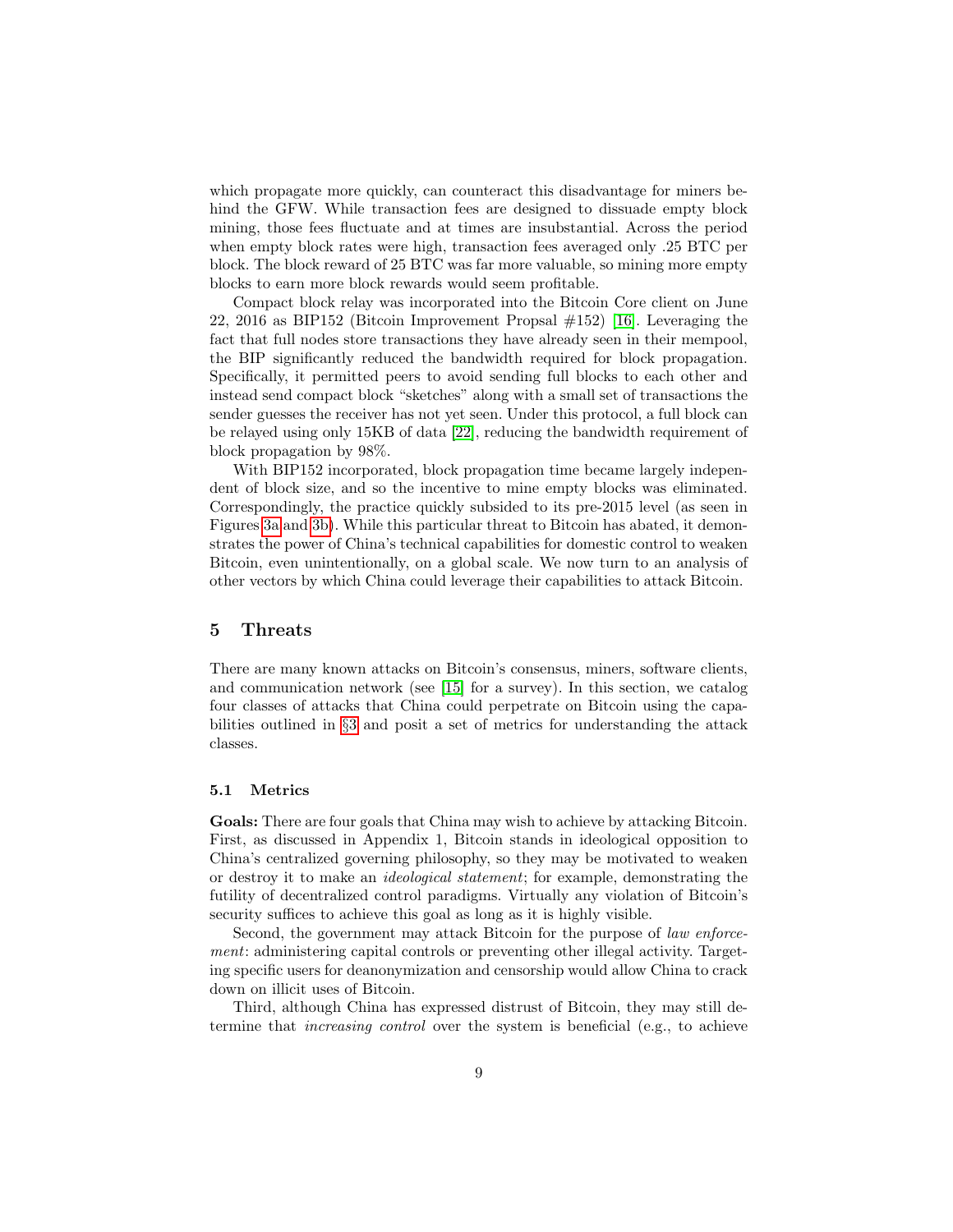other goals outlined in this section). By disrupting non-Chinese mining pools, especially those with significant hash power, China could further increase the proportion of hash power they can control and thus exert more influence over Bitcoin.

Finally, as Bitcoin becomes more widely used and more tightly integrated into global financial systems, it becomes a possible vector for attacking foreign economies. To exert influence in a foreign country where Bitcoin is in use, China may aim to weaken or even totally destroy Bitcoin. This could be done by targeting specific users or miners for attack or by generally weakening consensus to increase volatility to a breaking point.

Visibility: Some attacks on Bitcoin can be performed surreptitiously while others are easily detectable. We distinguish covert attacks, which are difficult to detect and only minimally perturb the Bitcoin network or ledger, from overt attacks which produce visible signatures suggesting Chinese culpability. Note that any attack can be overt if China announces their actions; we do not classify an attack as overt if this is the only way it can be linked to China.

Targets: An attack can target Bitcoin users, miners, or the entire ecosystem.

Capabilities: We discuss China's capabilities to effect Bitcoin in §[3](#page-3-0) and note the difficulty of accurately estimating hash power under their control. For our attack analysis, we divide attacks dependent on hash rate into three thresholded categories. If an attack requires the majority of the network hash rate (i.e., 51% or more), we label that as high threshold. Attacks that are more effective with the majority of the hash rate but are possible with less have a medium threshold, and attacks requiring significantly less than a majority of the hash rate are low threshold.

#### 5.2 Attacks

[Table 2](#page-10-0) summarizes the different classes of attacks that are feasible for China, specifies the technical means by which each could be achieved, and connects them to the goals outlined above. Further discussion of each individual attack class follows.

Censorship: One class of attacks in China's arsenal is the ability to perform targeted censorship of Bitcoin users, preventing them from committing transactions to the blockchain. By censoring specific users, China could achieve three possible goals: first, they could make an ideological statement that even decentralized ecosystems like Bitcoin are still subject to China's centralized control; second, they could censor Bitcoin addresses known to belong to criminals to crack down on illegal activity; and third, they could weaken organizations or foreign economies that rely on Bitcoin by selectively censoring addresses important to those parties.

With control of at least 51% of the hash rate, Chinese mining pools could simply announce that they will not mine on chains containing transactions from their list of censored addresses. This is called a  $(a)$  punitive forking attack. With less than 51% of the hash power, Chinese miners could still attempt to fork whenever they see a censored transaction, but some attempts may fail. However,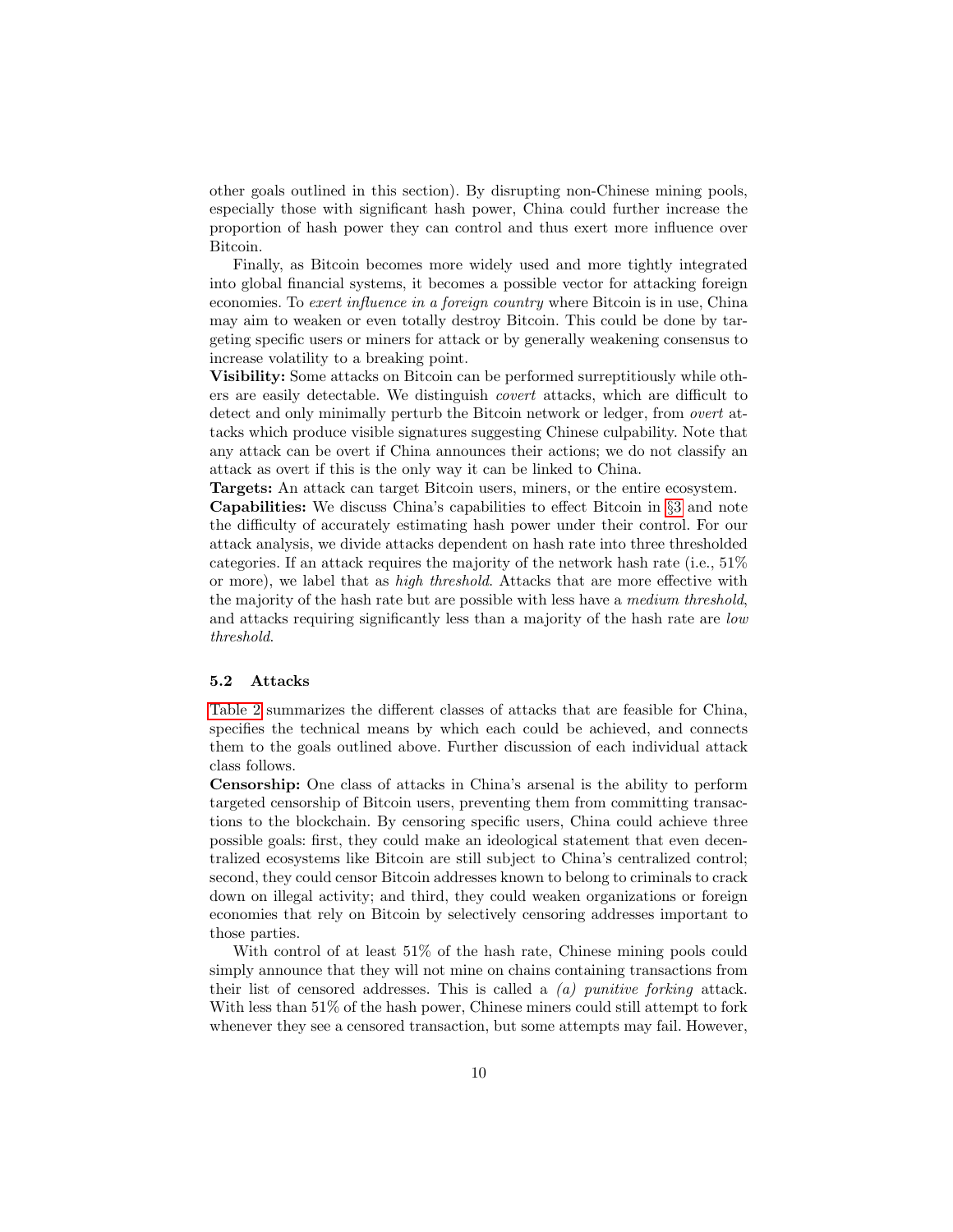<span id="page-10-0"></span>Table 2. A taxonomy of attacks China can deploy to influence the Bitcoin ecosystem.

| <b>Attack Class 1.</b> Censor specific users or miners<br><i>Goals:</i> Ideological statement, law enforcement, foreign influence |                  |        |                                         |
|-----------------------------------------------------------------------------------------------------------------------------------|------------------|--------|-----------------------------------------|
| <b>Attacks</b>                                                                                                                    | <b>Visbility</b> | Target | Capabilities                            |
| (a) Punitive forking                                                                                                              | Overt            | Users  | High hash rate                          |
| (b) Feather forking                                                                                                               | Overt            | Users  | Low hash rate                           |
| (c) Eclipse attack                                                                                                                | Covert           | Users  | Control over a large<br>number of peers |
| (d) Internet traffic<br>tampering                                                                                                 | Overt            | Users  | Internet traffic<br>tampering           |

Attack Class 2. Deanonymize users

Goals: Ideological statement, law enforcement

| <b>Attacks</b>                   | <b>Visbility</b> | Target | Capabilities           |
|----------------------------------|------------------|--------|------------------------|
| (a) Heuristic address clustering | Covert           | Users  | Compute power          |
| (b) Traffic monitoring           | Covert           | Users  | Internet surveillance  |
| (c) Compel service providers     | Covert           | Users  | Coercion/regulation    |
| to deanonymize customers         |                  |        |                        |
| (d) Third-party tracking         | Covert/Overt     | Users  | Internet surveillance; |
| of Web purchases                 |                  |        | Coercion/regulation;   |
|                                  |                  |        | Tracker injection      |
| (e) Compel users directly        | Covert           | Users  | Coercion/regulation    |
| to deanonymize                   |                  |        |                        |

Attack Class 3. Weaken consensus / Destabilize Bitcoin Goals: Ideological statement, foreign influence

| <b>Attacks</b>         | <b>Visbility</b> |               | Capabilities         |
|------------------------|------------------|---------------|----------------------|
|                        |                  | Target        |                      |
| (a) Race attack        | Overt            | Users         | Medium hash rate;    |
|                        |                  |               | Well-connectedness   |
| (b) Finney attack      | Overt            | Users         | Medium hash rate;    |
|                        |                  |               | Well-connectedness   |
| (c) Brute force attack | Overt            | Users         | Medium hash rate;    |
|                        |                  |               | Well-connectedness   |
| (d) Balance attack     | Overt            | Users         | Low hash rate:       |
|                        |                  |               | Internet traffic     |
|                        |                  |               | tampering            |
| (e) Goldfinger attack  | Overt            | Ecosystem     | High hash rate       |
| $(f)$ Selfish mining   | Overt            | <b>Miners</b> | Low hash rate;       |
|                        |                  |               | Well-connectedness   |
| Eclipse attack<br>(g)  | Covert           | Miners        | Control over a large |
|                        |                  |               | number of peers      |

Attack Class 4. Disrupt competing mining operations Goals: Increase control

| <b>Attacks</b>               | Visbility           | Target        | Capabilities       |
|------------------------------|---------------------|---------------|--------------------|
| (a) Selfish mining           | Overt               | <b>Miners</b> | Low hash rate:     |
|                              |                     |               | Well-connectedness |
| (b) Block withholding        | Covert/Overt Miners |               | Low hash rate      |
| $(c)$ Fork after withholding | Covert/Overt Miners |               | Low hash rate      |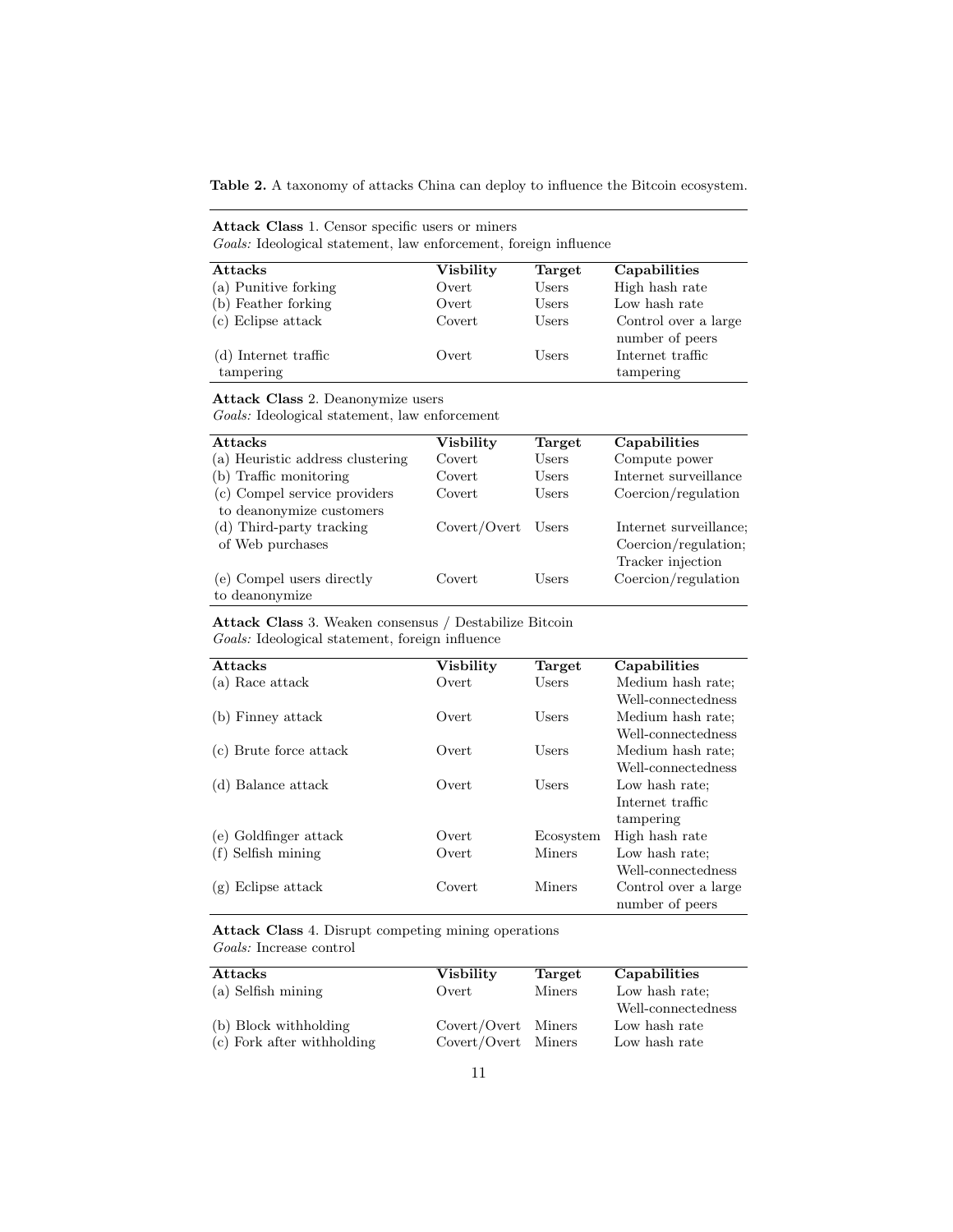the forks that succeed orphan the blocks found by miners that include censored transactions, reducing their profits, so some may be convinced to follow China's censorship rules. This is a  $(b)$  feather forking attack [\[32](#page-20-4)[,36\]](#page-20-5). As both attacks require announcing intent, we classify them as overt.

One way China could reduce the hash power required for forking-based censorship attacks is through an  $(c)$  eclipse attack [\[23\]](#page-19-4). By directing a large number of peers to monopolize all incoming and outgoing connections to specific victim nodes, this attack controls what those victim nodes see and do in the Bitcoin network in order to prevent them from learning about the transactions China wants to censor. This reduces the portion of the network that is counteracting censorship attacks by trying to approve the transactions China is trying to censor, meaning that less hash power is required to succeed at censorship, especially if the targeted victim nodes are miners with substantial hash power. This attack can be performed covertly, as victimized peers are unlikely to realize that their connections are being manipulated.

The final attack that China can employ for censorship is  $(d)$  Internet traffic tampering using the GFW and control over domestic ISPs. China could either block blacklisted transactions originating in China from propagating or prevent blacklisted transactions originating outside of China from entering the country and reaching Chinese miners. This attack is overt because it would be clear to Bitcoin users if Chinese miners were not adding their transactions to their blocks.

Deanonymization: Bitcoin is designed to preserve the pseudonymity of its users, meaning that their real-world identity cannot be linked to a Bitcoin address they have used to transact. However, in practice there are complications that make deanonymization attacks possible.

China might seek to deanonymize users for two reasons. First, they may wish to enforce laws and regulations; for example, enforcing capital flight restrictions by identifying users purchasing foreign goods or exchanging Bitcoin into foreign currencies. They might also use a deanonymization attack for ideological (or political) ends: to publicly reveal malfeasance by subversives or political opponents or simply to demonstrate the superiority of centralized control as an ideology and discourage enthusiasm for decentralized systems.

We identify four attacks that China could use to deanonymize specific users. First, they could use known research techniques to  $(a)$  heuristically cluster pseudonymous identities (e.g., connect multiple addresses to the same user) [\[31,](#page-19-5)[44\]](#page-20-6). The simplest example of such a heuristic is to cluster addresses that appear as multiple inputs to the same transaction, as they presumably belong to the same user. The only required capabilities are access to the blockchain and marginal compute power to run the analytics, so these attacks are not unique to China; virtually anyone could commit them.

Where China has an advantage over typical adversaries is in linking these pseudonyms to IP addresses. One approach would be to covertly (b) monitor Bitcoin network traffic and identify which IP addresses transactions originate from [\[4,](#page-18-11)[27\]](#page-19-6). Because Bitcoin traffic is unencrypted, this can be done through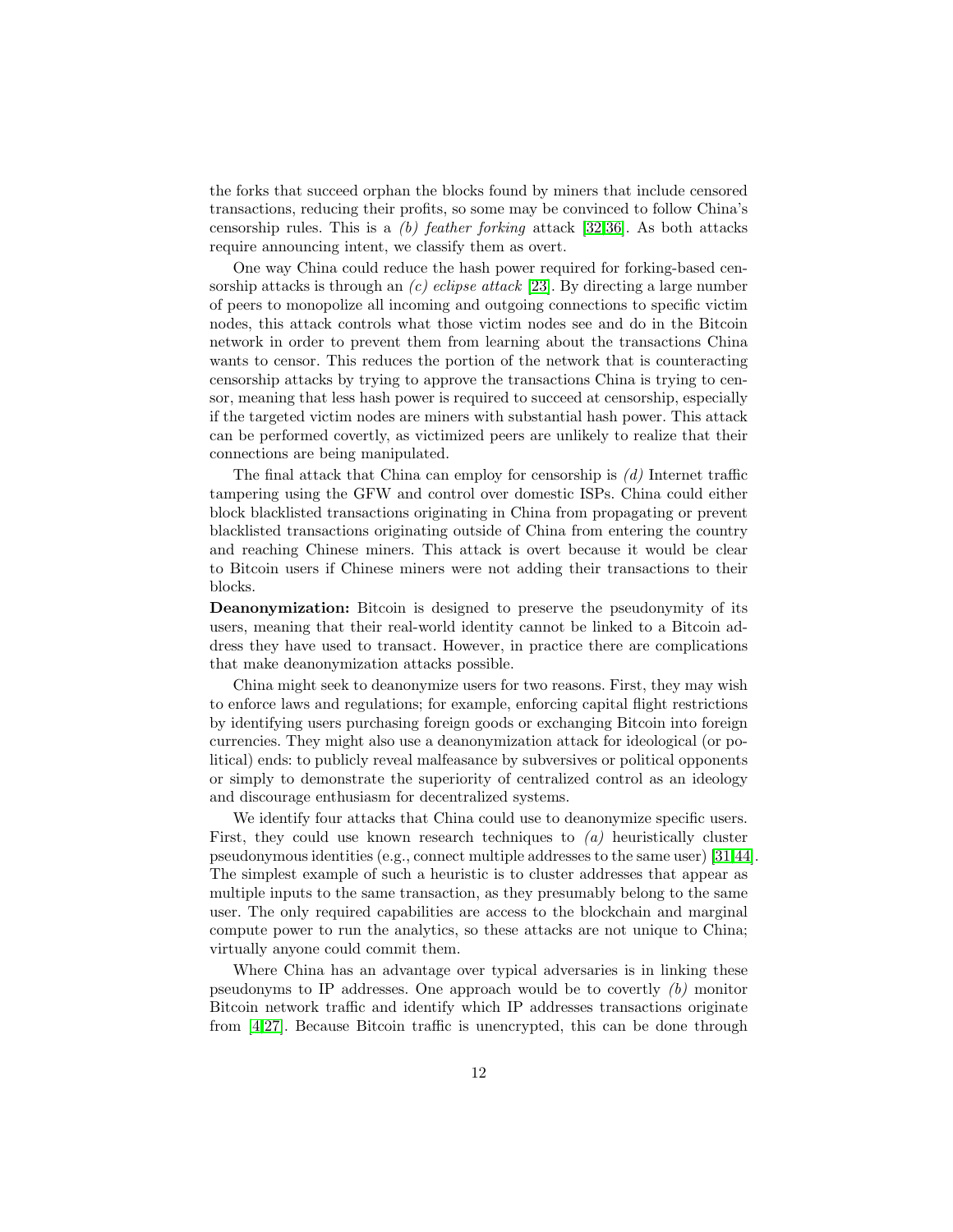deep packet inspection (DPI). China could also use  $(c)$  coercion or regulation to covertly compel service providers that deal in Bitcoin, such as merchants or exchanges, to identify their users. Further, it has been shown that when Bitcoin is used for online purchases, enough information is leaked to web trackers that they can uniquely identify the transaction on the blockchain and link it to any identifying information provided by the purchaser [\[21\]](#page-19-7). China could covertly  $(d)$ intercept this tracking information over the Internet (using DPI) to perform the same attack, compel domestic tracking companies to provide the information (also covertly), or inject their own trackers into Internet traffic to collect similar information themselves. Tracker injection could be detected by anyone specifically monitoring Internet traffic for such attacks, so we note that it would be overt.

Finally, China could target users directly using (e) coercion or regulation to compel them to deanonymize themselves or their transaction partners. Again, as long as targets are compelled to keep quiet about orders to reveal information, this attack is covert.

Undermine consensus and destabilize Bitcoin: Nakamoto consensus maintains a consistent and irreversible ordering of approved transactions, which is essential for Bitcoin to be usable as a means of transacting and for distributing mining rewards fairly. Thus, both users and miners are heavily invested in keeping consensus strong.

When consensus is weak, there is disagreement about the set or ordering of accepted transactions, which is destabilizing to the whole system. It causes forks to occur more frequently as nodes with different views of the blockchain resolve their conflicts and introduces the opportunity for a *double-spend attack*, in which an attacker spends the same coins in two different transactions. A successful double-spend would be catastrophic as users would no longer have confidence that accepted transactions were truly irreversible. Thus, any weakening of Bitcoin consensus would be destabilizing and could cause the eventual destruction or abandonment of Bitcoin. This means that the goals China could achieve by such an attack are limited: destabilizing or destroying Bitcoin could only make an ideological statement (demonstrating the futility of decentralized paradigms) or serve as an attack on institutions that rely on Bitcoin.

We begin by discussing the different ways China could execute a doublespend. Typically, in these attacks the first transaction  $(T_1)$  is used to make a purchase from a merchant, and once the purchase is fulfilled, the second transaction  $(T_2)$  sends the coins to an address controlled by the attacker. If the merchant sees a block containing  $T_1$  and immediately confirms it, the attacker can quickly issue  $T_2$  and hope that it gets included into a block that miners then continue to mine off of, orphaning  $T_1$ 's block. This is a type of double-spend called a (a) race attack, and to pull it off, China would apply their hash power to find both blocks quickly and their well-connectedness within the Bitcoin network to quickly propagate those blocks.

To mitigate the risk of double-spends, merchants are encouraged to wait for a number of additional blocks to be found before accepting any transaction. This is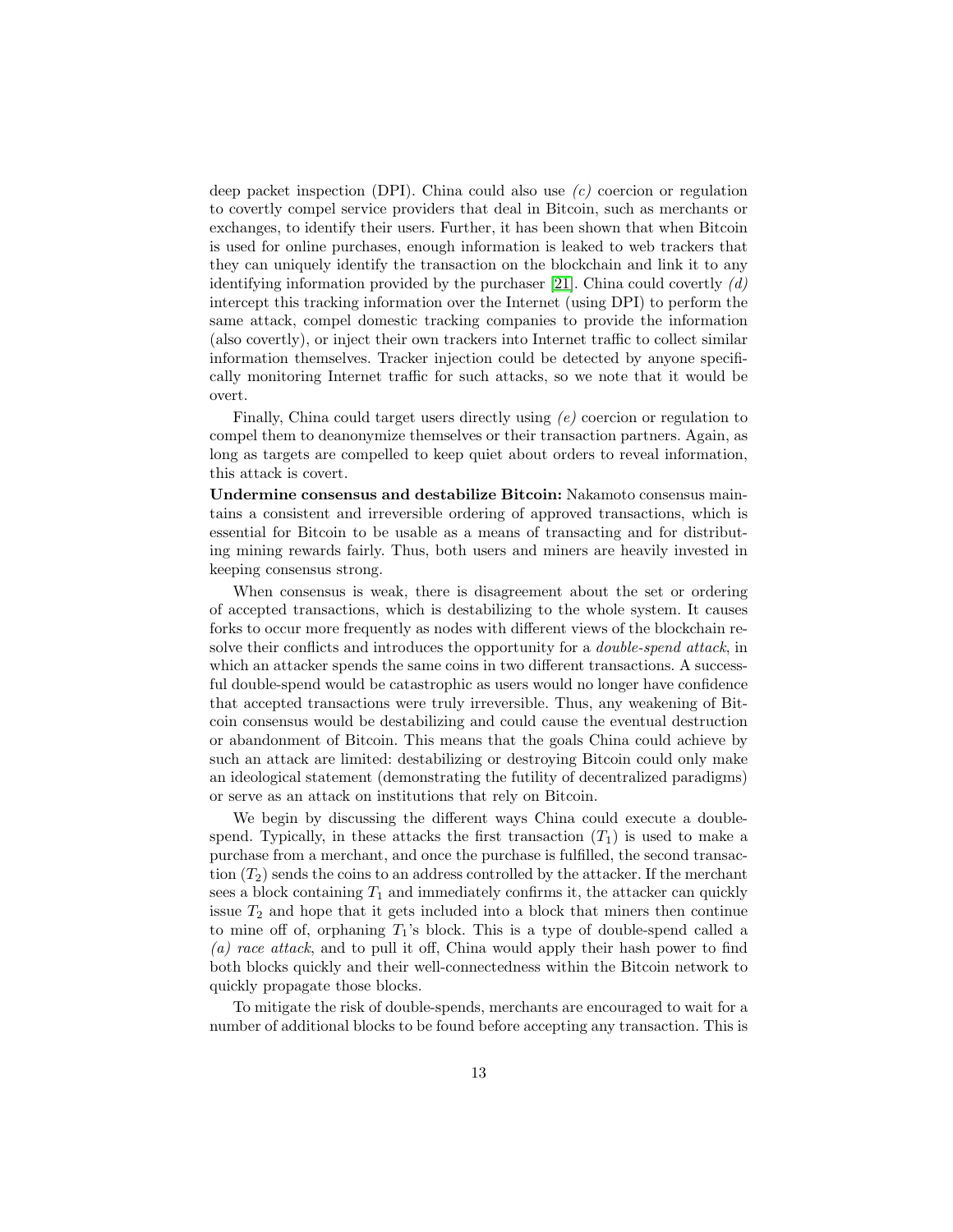called *n*-confirmation, where *n* is the number of blocks that the merchant waits. Techniques exist to perform double-spends even against n-confirmation merchants. One example is a  $(b)$  Finney attack, where a miner with significant hash power finds separate blocks containing  $T_2$  and  $T_1$ , broadcasts only the second, then later broadcasts the first after the merchant has completed the purchase. Other miners must pick up on the  $T_2$  block for it to win the forking race, but the attacker can also privately mine a chain containing  $T_2$  and only publish it after it reaches length n (a  $(c)$  brute force attack). An attacker with close to 51% hash power can succeed with these attacks probabilistically, increasing their odds if they also have an advantage in quickly propagating blocks as Chinese miners do.

Finding multiple consecutive blocks more quickly than the rest of the network requires a significant share of the hash rate. Because China also has the ability to tamper with network traffic, they can pull off a double spend with a lower threshold for hash power using a (d) balance attack [\[37\]](#page-20-7). Here, China would disrupt communication between two mining groups, then issue  $T_1$  to one group  $(G_1)$  and  $T_2$  to the other group  $(G_2)$ . Each group would be building a valid chain containing their respective transaction, and after some time China would dedicate their hash power to  $G_2$ , outpacing  $G_1$  and invalidating  $T_1$ . Using the GFW to disrupt cross-border Bitcoin traffic would allow China to execute this attack against foreign merchants by setting  $G_1$  to be miners outside of the GFW and  $G_2$  to be domestic miners.

With a majority share of the hash rate, China could execute a  $(e)$  Goldfinger attack in which they apply their hash power to arbitrarily control the system. According to the analysis of Kroll et al. in [\[28\]](#page-19-8), Bitcoin can only survive such an attack if the remainder of the miners are willing to pay a cost greater than what China is willing to pay to pull off the attack. Because other Bitcoin miners are loosely organized and China can bring massive resources to bear, the most likely scenario is a death spiral in which China can credibly threaten a Goldfinger attack and rational miners will be scared off, thus destroying Bitcoin.

Finally, China could use a more subtle attack to weaken Bitcoin consensus: (f) selfish mining (also known as block discarding). A selfish miner keeps found blocks secret until they find enough consecutive blocks to outpace (or match the length of) the public chain. They sacrifice revenue to do so, but can reduce others' revenue even more, incentivizing those miners to join the selfish coalition and increase the attacker's power to execute other destabilizing attacks. <sup>[7](#page-13-0)</sup> This attack is overt as it produces an noticable signature of forks in the blockchain.

All of these attacks can be made easier using the eclipse attack discussed above. By targeting miners with significant hash power and controlling which transactions they see, China could prevent them from contributing their hash power to forks that China is trying to orphan. According to Heilman et al. [\[23\]](#page-19-4), this permits a Goldfinger attack to be achieved with only 40% of the network hash power, and it similarly lowers the threshold for the other forking-based destabilization attacks we have described.

<span id="page-13-0"></span> $7$  Eyal et al. [\[19\]](#page-19-9) showed that if 50% of the network mines on the attacker's chain, the attacker only needs 25% of the network hash power to succeed.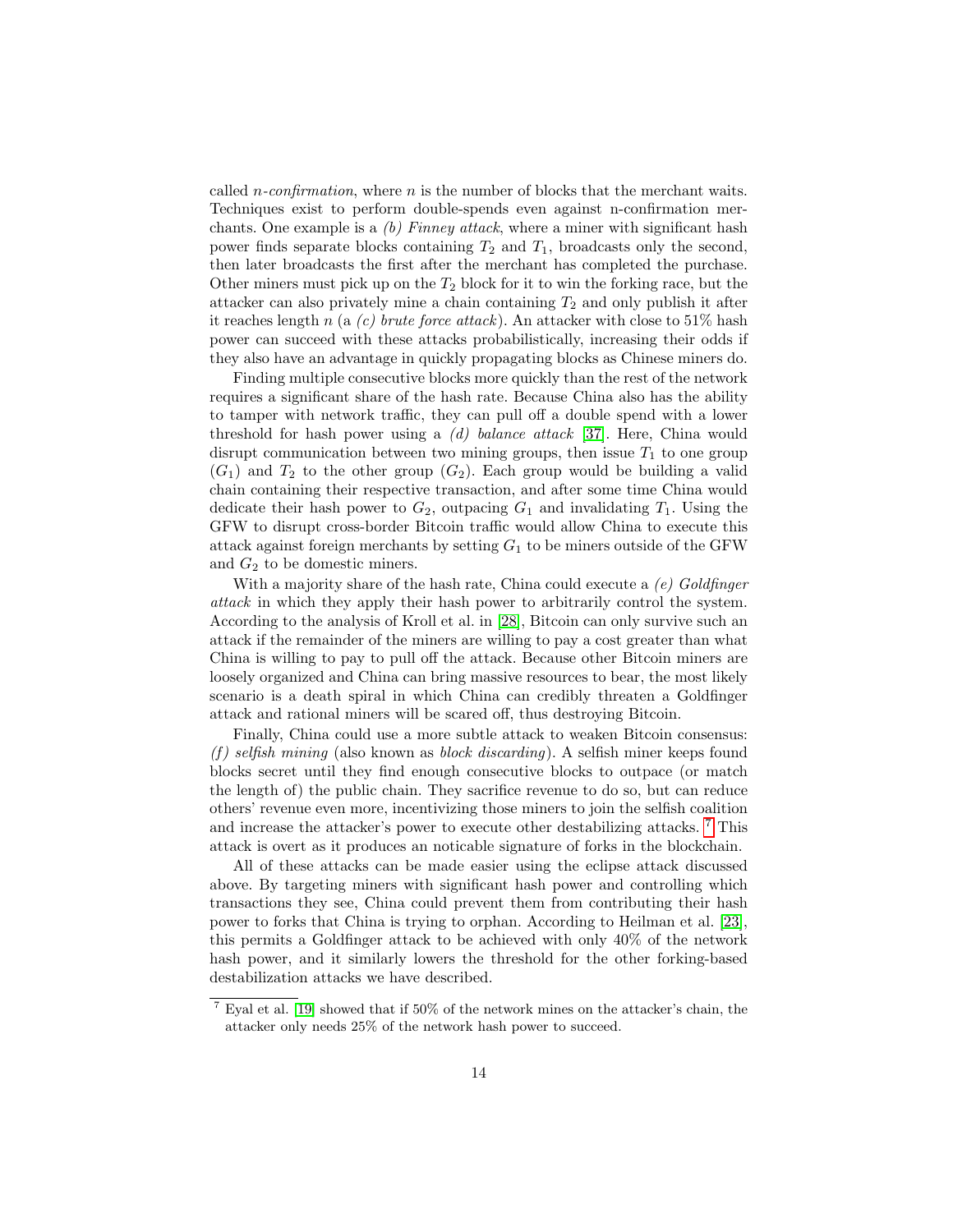Disrupt competing miners: In addition to targeting Bitcoin users, China can attack other mining pools in order to consolidate their control over Bitcoin and make other attacks easier. The  $(a)$  selfish mining strategy described above is one way to achieve this goal; as miners losing profits join the more profitable Chinese-controlled pools, they also enter China's zone of control. [\[15\]](#page-18-10) outlines a number of more direct attacks on competing mining pools, and in this section we highlight two that China is capable of.

In both attacks, China could direct their hash power to pose as mining participants in other pools and then undermine those pools. The simplest version is a (b) block withholding attack, where Chinese miners submit partial proofs-ofwork (PPoWs) but do not submit full blocks when they find them [\[45\]](#page-20-8). This may not arouse suspicion because the probabilistic nature of mining means that it is reasonable that a given miner finds many PPoWs but no full blocks, but the mining pool will be missing out on block rewards. This may cause that pool's miners to abandon mining or switch to a more profitable (possibly Chinese-controlled) pool.

The other possibility is that Chinese miners posing as contributors to a foreign pool could wait to submit a found block until a miner outside the pool broadcasts one, creating a fork. In the paper describing this  $(c)$  fork after with-holding attack, Kwon et al. [\[29\]](#page-19-10) show that it is profitable for the attacker, thus reducing other miners' profits by the zero-sum nature of Bitcoin mining. Both attacks have low hash power requirements to deploy, but their success rate improves substantially with increased hash power [\[45\]](#page-20-8). They can be covert over short periods, but over time produce visible signatures, making them overt over long periods. <sup>[8](#page-14-1)</sup>

# <span id="page-14-0"></span>6 Conclusion

As the value and economic utility of Bitcoin have grown, so has the incentive to attack it. We singled out China for analysis because they are the most powerful potential adversary to Bitcoin, and we found that they have a variety of salient motives for attacking the system and a number of mature capabilities, both regulatory and technical, to carry out those attacks. As future work, we suggest an analysis of existing solutions to the specific threats China poses to Bitcoin and the identification and mitigation of gaps in those protections.

<span id="page-14-1"></span><sup>8</sup> The attacks themselves reveal little information to the victim mining pool, but the change in mining patterns of the Chinese pools may be noticeable; for example, if a particular mining pool is receiving disproportionately fewer full blocks compared to the number of discovered blocks and observed Chinese mining hash power dedicated to mining on the Bitcoin network is decreasing, an observer can infer that Chinese mining pools are dedicating resources to mining pool attacks.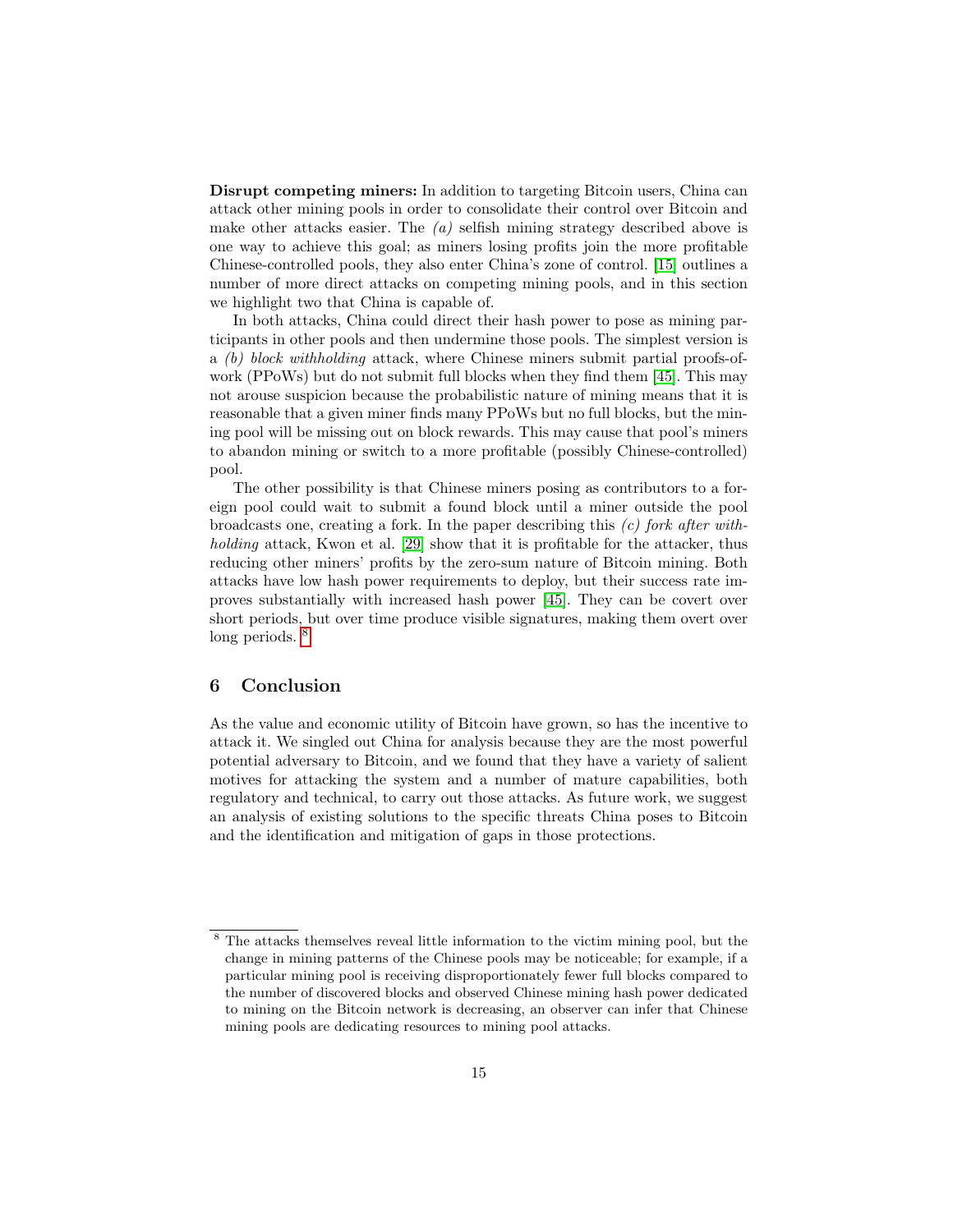# Appendix 1: Charting Bitcoin's Trajectory in China

In this appendix, we briefly explore the factors that led to Bitcoin's dramatic growth in China and outline the evolution of the exchange and mining sectors and relevant regulations.

A number of factors set the stage in 2013 for Bitcoin to achieve popularity in China. First, two economic trends in the aughts – growth in private wealth and favorable foreign exchange rates for the Yuan – drove increased buying power and desire for investment assets among consumers. Because access to investment assets was (and still is) tightly controlled in China's command economy, Bitcoin was attractive due to its lack of regulation and potential for significant profit [\[49\]](#page-21-2). Second, by this time online and mobile payment systems were far more popular in China than anywhere else in the world [\[20\]](#page-19-11). Bitcoin bears many similarities to such systems, especially when used through a mobile wallet app, so Chinese consumers may have been less hesitant to adopt Bitcoin than others. Finally, China has long enforced a centralized political ideology and policies of strong social control. Banks in China are overwhelmingly controlled by the state, anonymous communication online is banned, and service providers are mandated to enforce Chinese state censorship on their platforms. Bitcoin represented an ideology of decentralization and individual autonomy that stood in direct opposition to these ideas, and its potential to provide a means of transacting anonymously and free from censorship was radical and appealing.

#### Exchanges

Chinese exchanges grew to dominate the total exchange volume of Bitcoin from 2013 to 2017 (see Figure [1a\)](#page-4-0). By the end of 2013, Chinese exchanges handled over 50% of all trades and the single exchange BTC China was the largest in the world by trade volume, processing nearly a third of all transactions [\[53\]](#page-21-3).

Permitting large amounts of CNY to be converted to Bitcoin would seem to conflict with the protectionist economic policies of China, which include preventing capital flight – the movement of capital out of China [\[26\]](#page-19-12). Bitcoin is a popular vector for capital flight because of its pseudonymity and limited oversight [\[1](#page-18-12)[,2\]](#page-18-13). These qualities make Bitcoin attractive for other forms of crime as well, particularly money laundering. According to the 2017 National Drug Threat Assessment by the US Drug Enforcement Agency, "China has been an enduring hub for trade-based money laundering schemes" whereby Chinese-made goods are purchased in bulk in USD and then sold in Mexico and South America for local currency. "Chinese manufacturers who want Bitcoin undoubtedly ease the money laundering process" because criminal organizations can transfer large amounts of BTC to Chinese companies without incurring the scrutiny that would be applied were the funds in USD [\[1\]](#page-18-12).

When China announced their first Bitcoin regulations in December 2013, they cited criminal activity as the cause along with speculative risk [\[34\]](#page-20-9). The policy banned financial institutions from buying and selling Bitcoin or treating it as a currency in any way. Bitcoin itself was not made illegal, and exchanges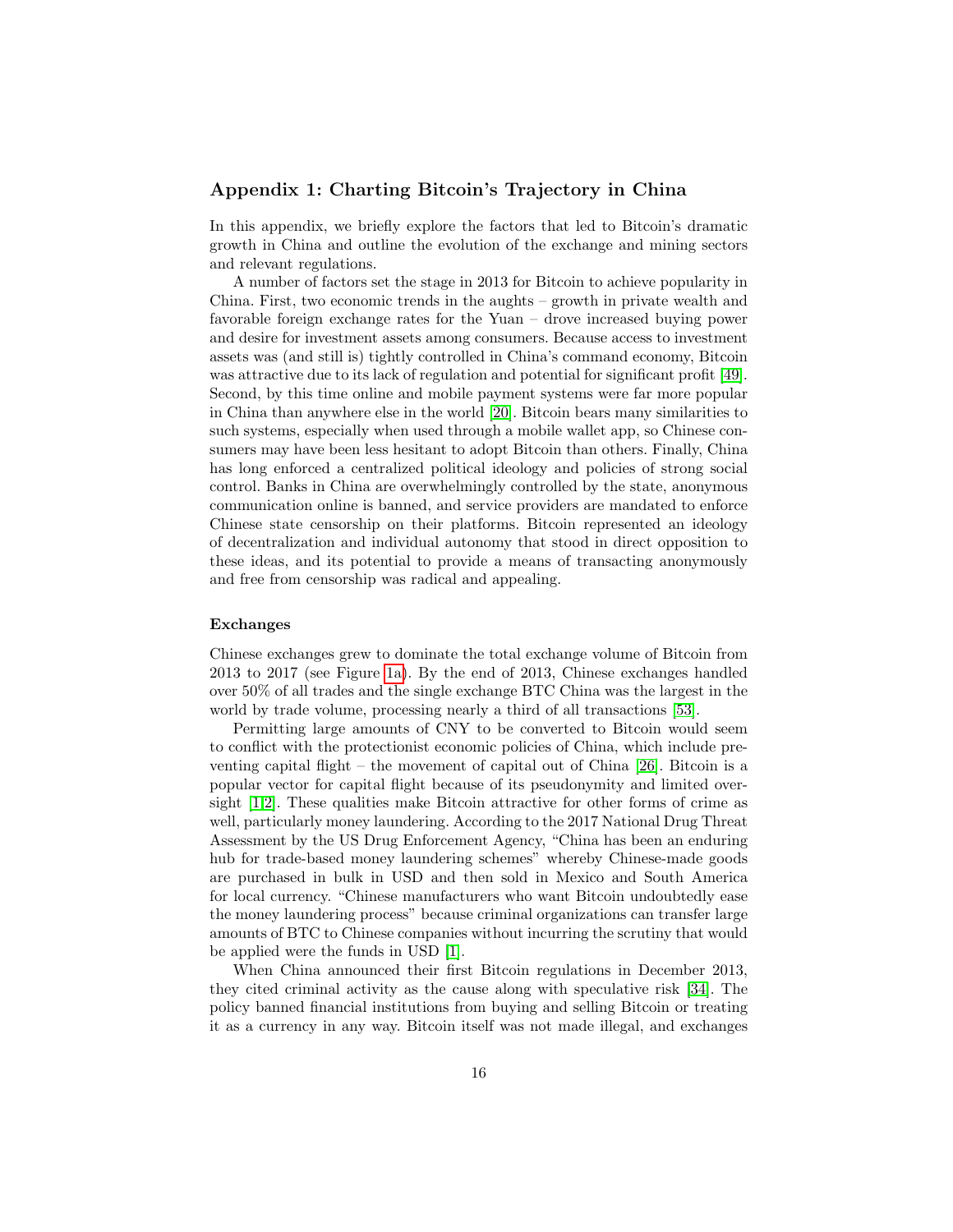were allowed to continue facilitating trades as long as they obeyed anti-money laundering regulations such as identifying users, but by cutting off the ability to exchange bitcoins for fiat currency, China undermined the main business model for Bitcoin exchanges and eliminated much of the utility of Bitcoin [\[25\]](#page-19-13).

Chinese Bitcoin exchanges quickly exploited loopholes in the new regulation and deployed workarounds. [9](#page-16-0) Confusion ensued as regulators curbed some of this activity, but in the end most exchanges simply closed their accounts with Chinese commercial banks and used alternative financial systems. [10](#page-16-1) After a few months of uncertainty, the Chinese exchange market stabilized and exchange activity continued its surge with little regulatory interference for the next two years with CNY exchange comprising 98% of all Bitcoin exchange activity in December 2016. [11](#page-16-2)

In early 2017, regulators issued a series of warnings to exchanges to stay compliant with the 2013 policy [\[42,](#page-20-10)[43\]](#page-20-11). This regulation was accompanied by a ban on initial coin offerings (ICOs), an increasingly popular fundraising vehicle in which investors receive stake in the form of cryptocurrency tokens. Justifying the ban, regulators called ICOs "disruptive to economic and financial stability" [\[13\]](#page-18-14). In the coming months, exchanges made some more efforts to improve anti-money laundering practices and curb speculation by instituting trading fees, but in September 2017 officials ordered the exchanges to shut down. Loopholes such as over-the-counter sales, peer-to-peer trading, and foreign listings were banned in early 2018 forcing exchanges to finally abandon the Chinese market and relocate [\[46\]](#page-20-12). As a result, Chinese exchanges now accounts for less than 1% of the global market.

### Mining

From January 2015 to January 2018, Chinese pools grew from accounting for  $42\%$  of the total Bitcoin network hash power to 77% (see Figure [1b\)](#page-4-1). <sup>[12](#page-16-3)</sup> Miners can contribute to Chinese-managed pools from all over the world, so these figures do not represent the share of hash power physically located in China. However, China does host more mining facilities than any other country (data is not

<span id="page-16-0"></span> $\overline{9}$  These included selling voucher codes that customers could trade offline and redeem on the exchange, deploying physical ATMs that could exchange cash for bitcoins, and using corporate or even personal bank accounts to process transactions [\[5,](#page-18-15)[33\]](#page-20-13).

<span id="page-16-1"></span> $^{10}$  Following this confusion, the congressional US-China Economic and Security Review Commission observed in an issue brief that "the true attitude of China's regulators towards Bitcoin is characteristically ambiguous" [\[20\]](#page-19-11).

<span id="page-16-2"></span><sup>&</sup>lt;sup>11</sup> This value seems anomalously high and led to allegations of inflation or manipulation. One explanation is the unusual fee structure of Chinese exchanges in which trades are free and withdrawal fees decrease as a user's trade volume increases, incentivizing spurious trades. Varying estimates place China's real market share at this time as between 50% and 85% – still a dominant position [\[50\]](#page-21-4).

<span id="page-16-3"></span><sup>&</sup>lt;sup>12</sup> Prior to this time, block attribution is too sparse to reliably estimate relative share. We attribute the following pools to Chinese managers: AntPool, Bixin, BTCC, BTC.com, BTC.TOP, BW.COM, DPOOL, F2Pool, Poolin, ViaBTC, and 58COIN.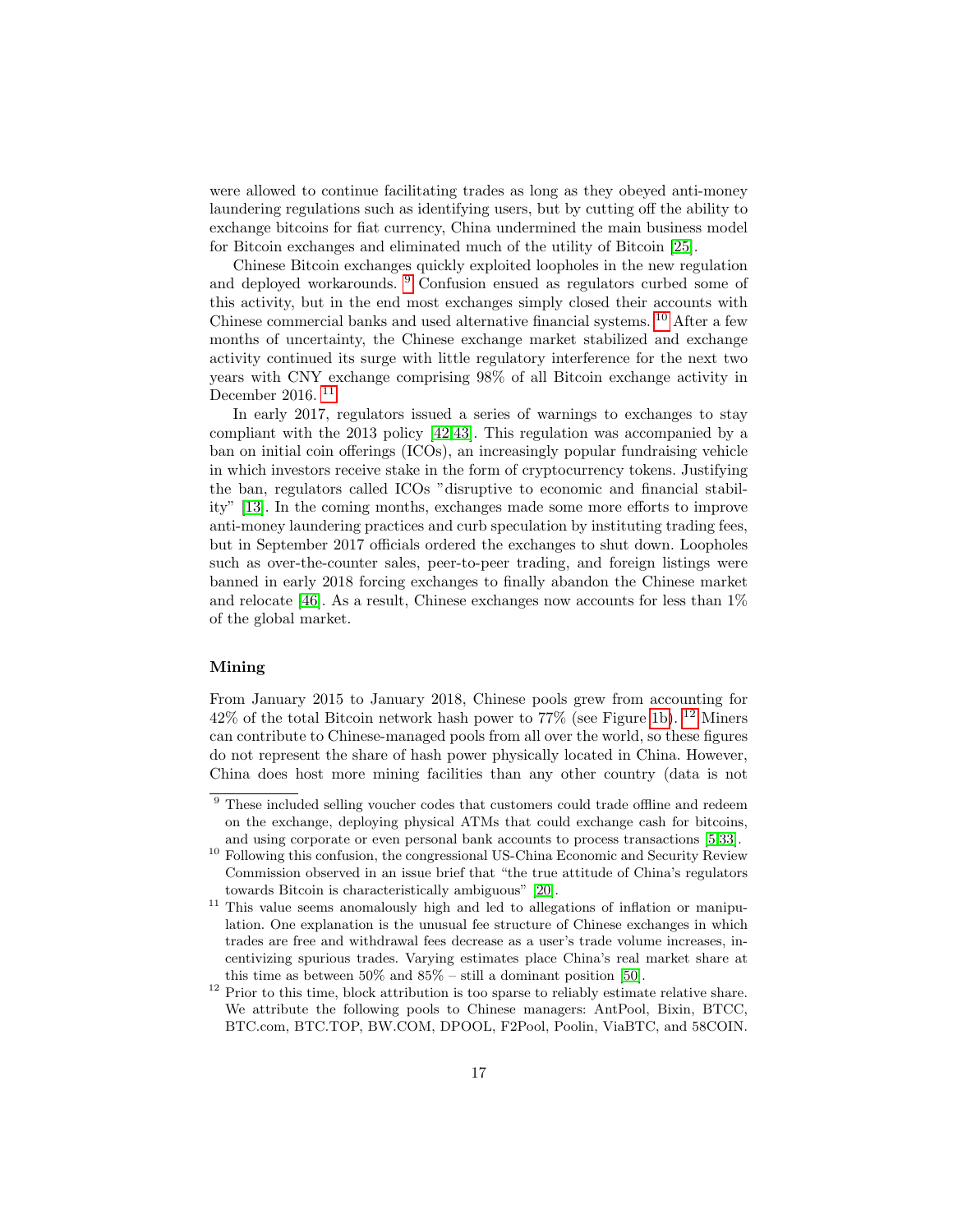available to measure the precise share) [\[24\]](#page-19-0). These facilities are primarily located in remote areas with inexpensive electricity and cheap land, such as Sichuan province and Inner Mongolia. These advantages allow Chinese miners to achieve greater profit margins than their competitors in other countries; a study in early 2018 found that one bitcoin could be mined in China at  $\frac{2}{3}$  the electricity cost of the same operation in the U.S. [\[17\]](#page-18-16).

Another advantage enjoyed by Chinese miners is proximity to world-leading chip manufacturing facilities. In particular, the Application-Specific Integrated Circuits (ASICs) used for mining are overwhelmingly produced in China, with the most prominent manufacturer, BitMain, claiming to have produced 70% of the chips used globally in 2017 [\[38\]](#page-20-14).

The growth of Chinese mining was further fueled by tax incentives and energy and land discounts offered by provincial governments. However, in early 2018 local regulators were directed by the central bank to ensure that Bitcoin miners no longer received preferential treatment [\[52\]](#page-21-5) and shortly thereafter to scale down Bitcoin mining by regulating power usage, land use, taxes, and environmental protection [\[40\]](#page-20-15). The stated motivation for the regulation was to make more electricity available for distribution to underserved regions, but the nearsimultaneity with heavy exchange regulation suggests a focused effort to reduce Bitcoin's overall popularity and usage in China. These efforts are ongoing, but as Figure [1b](#page-4-1) shows, Chinese-managed mining pools remain dominant.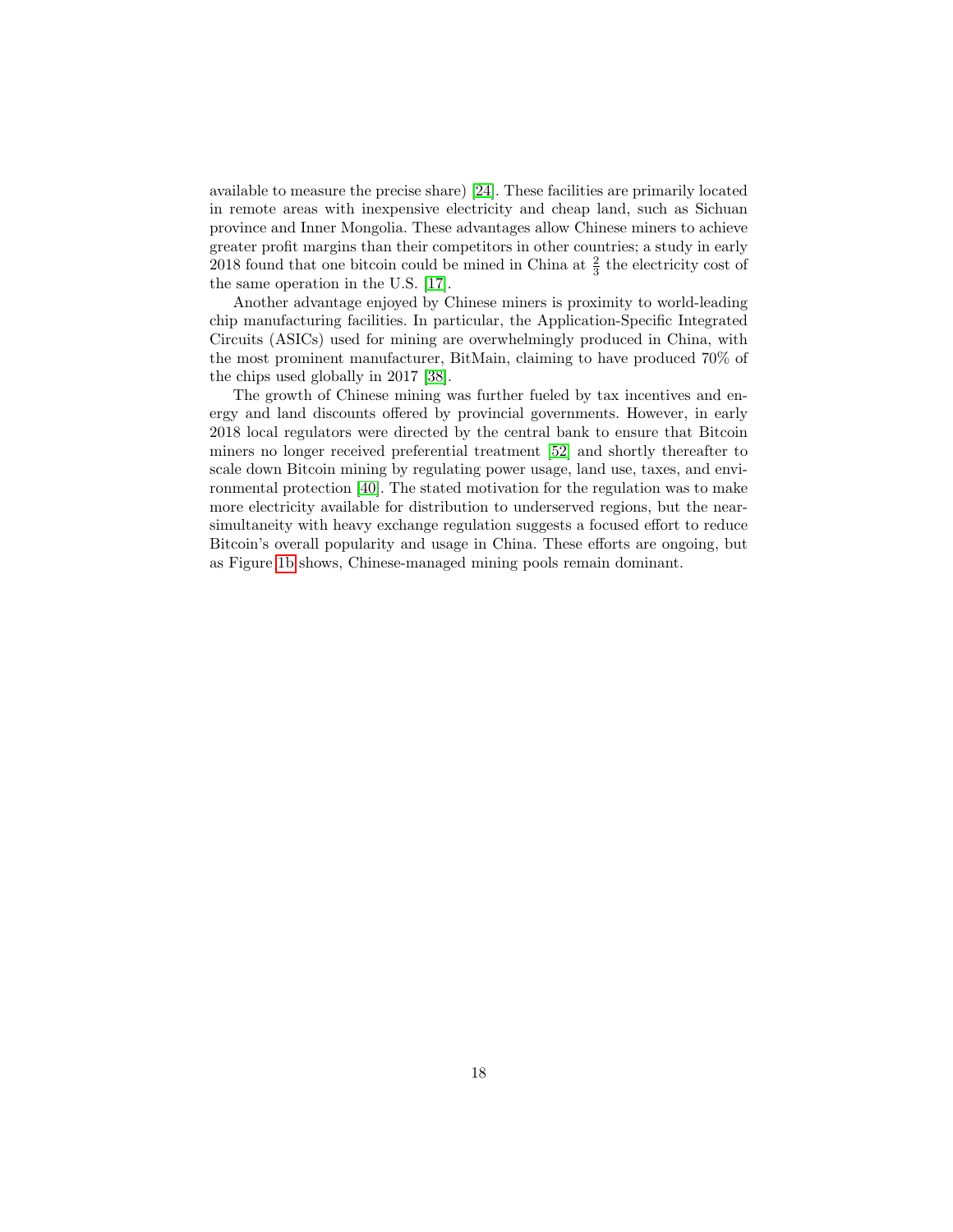### References

- <span id="page-18-12"></span>1. Administration, D.E.: National drug threat assessment, 2017. Retrieved on June 21, 2018 from [https://www.dea.gov/docs/DIR-040-17\\_2017-NDTA.pdf](https://www.dea.gov/docs/DIR-040-17_2017-NDTA.pdf) (2017), [https://www.dea.gov/docs/DIR-040-17\\_2017-NDTA.pdf](https://www.dea.gov/docs/DIR-040-17_2017-NDTA.pdf)
- <span id="page-18-13"></span>2. Amineh, M.P., Yang, G.: Chinas geopolitical economy of energy security. African and Asian Studies 17(1-2), 9–39 (2018)
- <span id="page-18-4"></span>3. Armario, C.: Venezuelans seeing bitcoin boom as survival, not speculation. Retrieved June 28, 2018 from [https://apnews.com/](https://apnews.com/f7ccc4ea283746f28b261cabeaf8f0c5) [f7ccc4ea283746f28b261cabeaf8f0c5](https://apnews.com/f7ccc4ea283746f28b261cabeaf8f0c5)
- <span id="page-18-11"></span>4. Biryukov, A., Khovratovich, D., Pustogarov, I.: Deanonymisation of clients in bitcoin p2p network. In: Proceedings of the 2014 ACM SIGSAC Conference on Computer and Communications Security. pp. 15–29. CCS '14, ACM, New York, NY, USA (2014). [https://doi.org/10.1145/2660267.2660379,](https://doi.org/10.1145/2660267.2660379) [http://doi.acm.org/10.](http://doi.acm.org/10.1145/2660267.2660379) [1145/2660267.2660379](http://doi.acm.org/10.1145/2660267.2660379)
- <span id="page-18-15"></span>5. Bischoff, P.: Despite cold shoulder from banks, chinas bitcoin exchanges find new ways to survive. Retrieved August 16, 2018 from [https://www.techinasia.]( https://www.techinasia.com/cold-shoulder-banks-chinas-bitcoin-exchanges-find-ways-survive) [com/cold-shoulder-banks-chinas-bitcoin-exchanges-find-ways-survive]( https://www.techinasia.com/cold-shoulder-banks-chinas-bitcoin-exchanges-find-ways-survive) (Apr 2014), [https://www.reuters.com/article/us-china-parliament-pboc](https://www.reuters.com/article/us-china-parliament-pboc-risks/pboc-governor-says-bitcoin-not-a-legitimate-method-of-payment-idUSKCN1GL0FR)[risks/pboc-governor-says-bitcoin-not-a-legitimate-method-of-payment](https://www.reuters.com/article/us-china-parliament-pboc-risks/pboc-governor-says-bitcoin-not-a-legitimate-method-of-payment-idUSKCN1GL0FR)[idUSKCN1GL0FR](https://www.reuters.com/article/us-china-parliament-pboc-risks/pboc-governor-says-bitcoin-not-a-legitimate-method-of-payment-idUSKCN1GL0FR)
- <span id="page-18-7"></span>6. Blockchain.info: Average block size. Retrieved May 13, 2018 from [https://](https://blockchain.info/charts/avg-block-size) [blockchain.info/charts/avg-block-size](https://blockchain.info/charts/avg-block-size)
- <span id="page-18-8"></span>7. Blockchair.com: Bitcoin explorer. Retrieved May 13, 2018 from [https://](https://blockchair.com/bitcoin/blocks) [blockchair.com/bitcoin/blocks](https://blockchair.com/bitcoin/blocks)
- <span id="page-18-3"></span>8. Blocksci: Hashrate distribution. Retrieved June 28, 2018 from [https://www.](https://www.blockchain.com/pools) [blockchain.com/pools](https://www.blockchain.com/pools)
- <span id="page-18-0"></span>9. Blocksci: Market capitalization. Retrieved June 28, 2018 from [https://www.](https://www.blockchain.com/charts/market-cap) [blockchain.com/charts/market-cap](https://www.blockchain.com/charts/market-cap)
- <span id="page-18-1"></span>10. Bonneau, J., Miller, A., Clark, J., Narayanan, A., Kroll, J.A., Felten, E.W.: Sok: Research perspectives and challenges for bitcoin and cryptocurrencies. In: 2015 IEEE Symposium on Security and Privacy. pp. 104–121 (May 2015). <https://doi.org/10.1109/SP.2015.14>
- <span id="page-18-2"></span>11. Bonneau, J.: Hostile blockchain takeovers (short paper). In: Bitcoin18: Proceedings of the 5th Workshop on Bitcoin and Blockchain Research (2018)
- <span id="page-18-6"></span>12. BTC.com: Bitcoin blocks. Retrieved June 28, 2018 from <https://btc.com/block>
- <span id="page-18-14"></span>13. Chang, G.G.: A china triangle: Bitcoin, baidu and beijing. Retrieved July 29, 2018 from [https://www.forbes.com/sites/gordonchang/2013/11/24/a-china](https://www.forbes.com/sites/gordonchang/2013/11/24/a-china-triangle-bitcoin-baidu-and-beijing)[triangle-bitcoin-baidu-and-beijing](https://www.forbes.com/sites/gordonchang/2013/11/24/a-china-triangle-bitcoin-baidu-and-beijing) (Nov 2013), [https://www.nytimes.com/](https://www.nytimes.com/2018/02/28/world/asia/china-censorship-xi-jinping.html) [2018/02/28/world/asia/china-censorship-xi-jinping.html](https://www.nytimes.com/2018/02/28/world/asia/china-censorship-xi-jinping.html)
- <span id="page-18-5"></span>14. Cieśla, K.: Bitcoin trading volume. Retrieved June 28, 2018 from [https://data.](https://data.bitcoinity.org/markets/volume/) [bitcoinity.org/markets/volume/](https://data.bitcoinity.org/markets/volume/)
- <span id="page-18-10"></span>15. Conti, M., E, S.K., Lal, C., Ruj, S.: A survey on security and privacy issues of bitcoin. IEEE Communications Surveys Tutorials pp. 1–1 (2018). <https://doi.org/10.1109/COMST.2018.2842460>
- <span id="page-18-9"></span>16. Corallo, M.: Bitcoin core github repository pull request 8068: Compact blocks. Retrieved May 30, 2018 from <https://github.com/bitcoin/bitcoin/pull/8068>
- <span id="page-18-16"></span>17. Elitefixtures: Bitcoin Mining Costs by Country | Crescent Electric Supply. Retrieved September 7, 2018 from [https://www.elitefixtures.com/blog/](https://www.elitefixtures.com/blog/post/2683/bitcoin-mining-costs-by-country/) [post/2683/bitcoin-mining-costs-by-country/](https://www.elitefixtures.com/blog/post/2683/bitcoin-mining-costs-by-country/) (Feb 2018), [https://blog.](https://blog.elitefixtures.com/post/2683/bitcoin-mining-costs-by-country/) [elitefixtures.com/post/2683/bitcoin-mining-costs-by-country/](https://blog.elitefixtures.com/post/2683/bitcoin-mining-costs-by-country/)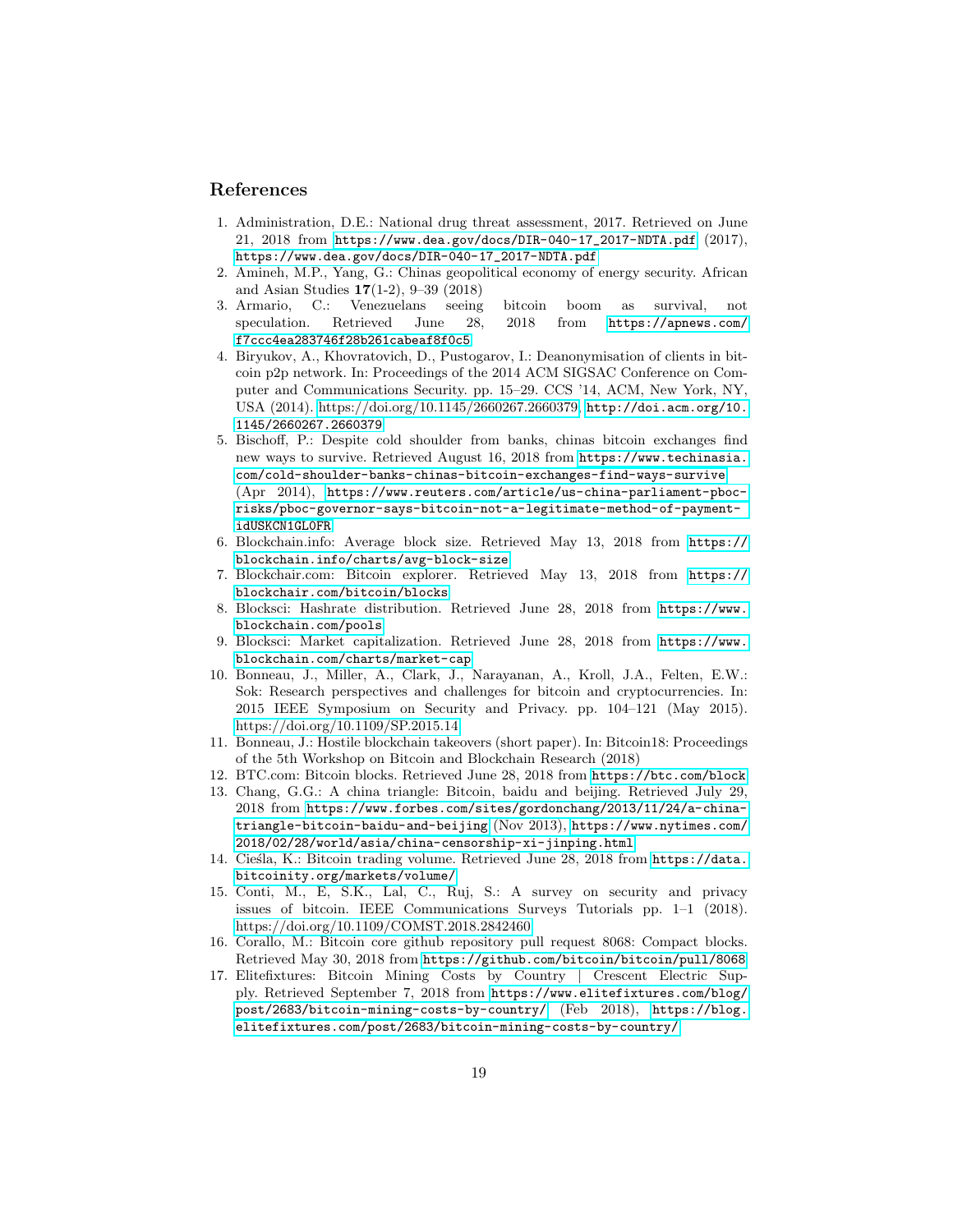- <span id="page-19-1"></span>18. Ensafi, R., Winter, P., Mueen, A., Crandall, J.R.: Analyzing the great firewall of china over space and time. Proceedings on privacy enhancing technologies  $2015(1)$ , 61–76 (2015)
- <span id="page-19-9"></span>19. Eyal, I., Sirer, E.G.: Majority is not enough: Bitcoin mining is vulnerable. CoRR abs/1311.0243 (2013), <http://arxiv.org/abs/1311.0243>
- <span id="page-19-11"></span>20. Gloudeman, L.: Bitcoins Uncertain Future in China. US-China Economic and Security Review Commission Economic Issue Brief 4, 21 (May 2014)
- <span id="page-19-7"></span>21. Goldfeder, S., Kalodner, H., Reisman, D., Narayanan, A.: When the cookie meets the blockchain: Privacy risks of web payments via cryptocurrencies. Privacy Enhancing Technologies Symposium (PETS) (08 2018)
- <span id="page-19-3"></span>22. Gómez, E.: Bitcoin compact block relay is an upgrade to reduce propagation times. Retrieved June 5, 2018 from [https://www.newsbtc.com/2016/06/07/compact](https://www.newsbtc.com/2016/06/07/compact-block-relay-technique-improve-propagation-times-bitcoin-network/)[block-relay-technique-improve-propagation-times-bitcoin-network/](https://www.newsbtc.com/2016/06/07/compact-block-relay-technique-improve-propagation-times-bitcoin-network/)
- <span id="page-19-4"></span>23. Heilman, E., Kendler, A., Zohar, A., Goldberg, S.: Eclipse attacks on bitcoin's peer-to-peer network. In: Proceedings of the 24th USENIX Conference on Security Symposium. pp. 129–144. SEC'15, USENIX Association, Berkeley, CA, USA (2015), <http://dl.acm.org/citation.cfm?id=2831143.2831152>
- <span id="page-19-0"></span>24. Hileman, G., Rauchs, M.: 2017 Global Cryptocurrency Benchmarking Study. SSRN Electronic Journal (2017). [https://doi.org/10.2139/ssrn.2965436,](https://doi.org/10.2139/ssrn.2965436) [http://](http://www.ssrn.com/abstract=2965436) [www.ssrn.com/abstract=2965436](http://www.ssrn.com/abstract=2965436)
- <span id="page-19-13"></span>25. Hill, K.: China bites into bitcoin. Retrieved August 16, 2018 from [https://www.forbes.com/sites/kashmirhill/2014/01/06/china-bites]( https://www.forbes.com/sites/kashmirhill/2014/01/06/china-bites-into-bitcoin)[into-bitcoin]( https://www.forbes.com/sites/kashmirhill/2014/01/06/china-bites-into-bitcoin) (Jan 2014), [https://www.reuters.com/article/us-china](https://www.reuters.com/article/us-china-parliament-pboc-risks/pboc-governor-says-bitcoin-not-a-legitimate-method-of-payment-idUSKCN1GL0FR)[parliament-pboc-risks/pboc-governor-says-bitcoin-not-a-legitimate](https://www.reuters.com/article/us-china-parliament-pboc-risks/pboc-governor-says-bitcoin-not-a-legitimate-method-of-payment-idUSKCN1GL0FR)[method-of-payment-idUSKCN1GL0FR](https://www.reuters.com/article/us-china-parliament-pboc-risks/pboc-governor-says-bitcoin-not-a-legitimate-method-of-payment-idUSKCN1GL0FR)
- <span id="page-19-12"></span>26. Ju, L., Lu, T.J., Tu, Z.: Capital flight and bitcoin regulation. International Review of Finance 16(3), 445–455 (2016)
- <span id="page-19-6"></span>27. Koshy, P., Koshy, D., McDaniel, P.: An analysis of anonymity in bitcoin using p2p network traffic. In: Christin, N., Safavi-Naini, R. (eds.) Financial Cryptography and Data Security. pp. 469–485. Springer Berlin Heidelberg, Berlin, Heidelberg (2014)
- <span id="page-19-8"></span>28. Kroll, J.A., Davey, I.C., Felten, E.W.: The economics of bitcoin mining, or bitcoin in the presence of adversaries. In: Proceedings of WEIS. vol. 2013, p. 11 (2013)
- <span id="page-19-10"></span>29. Kwon, Y., Kim, D., Son, Y., Vasserman, E., Kim, Y.: Be selfish and avoid dilemmas: Fork after withholding (faw) attacks on bitcoin. In: Proceedings of the 2017 ACM SIGSAC Conference on Computer and Communications Security. pp. 195–209. CCS '17, ACM, New York, NY, USA (2017). [https://doi.org/10.1145/3133956.3134019,](https://doi.org/10.1145/3133956.3134019) [http://doi.acm.org/10.1145/](http://doi.acm.org/10.1145/3133956.3134019) [3133956.3134019](http://doi.acm.org/10.1145/3133956.3134019)
- <span id="page-19-2"></span>30. Marczak, B., Weaver, N., Dalek, J., Ensafi, R., Fifield, D., McKune, S., Rey, A., Scott-Railton, J., Deibert, R., Paxson, V.: China's Great Cannon. Retrieved September 14, 2018 from [https://citizenlab.ca/2015/04/chinas](https://citizenlab.ca/2015/04/chinas-great-cannon/)[great-cannon/](https://citizenlab.ca/2015/04/chinas-great-cannon/) (Apr 2015), [https://citizenlab.ca/2015/04/chinas-great](https://citizenlab.ca/2015/04/chinas-great-cannon/)[cannon/](https://citizenlab.ca/2015/04/chinas-great-cannon/)
- <span id="page-19-5"></span>31. Meiklejohn, S., Pomarole, M., Jordan, G., Levchenko, K., McCoy, D., Voelker, G.M., Savage, S.: A fistful of bitcoins: Characterizing payments among men with no names. In: Proceedings of the 2013 Conference on Internet Measurement Conference. pp. 127–140. IMC '13, ACM, New York, NY, USA (2013). [https://doi.org/10.1145/2504730.2504747,](https://doi.org/10.1145/2504730.2504747) [http://doi.acm.org/10.1145/](http://doi.acm.org/10.1145/2504730.2504747) [2504730.2504747](http://doi.acm.org/10.1145/2504730.2504747)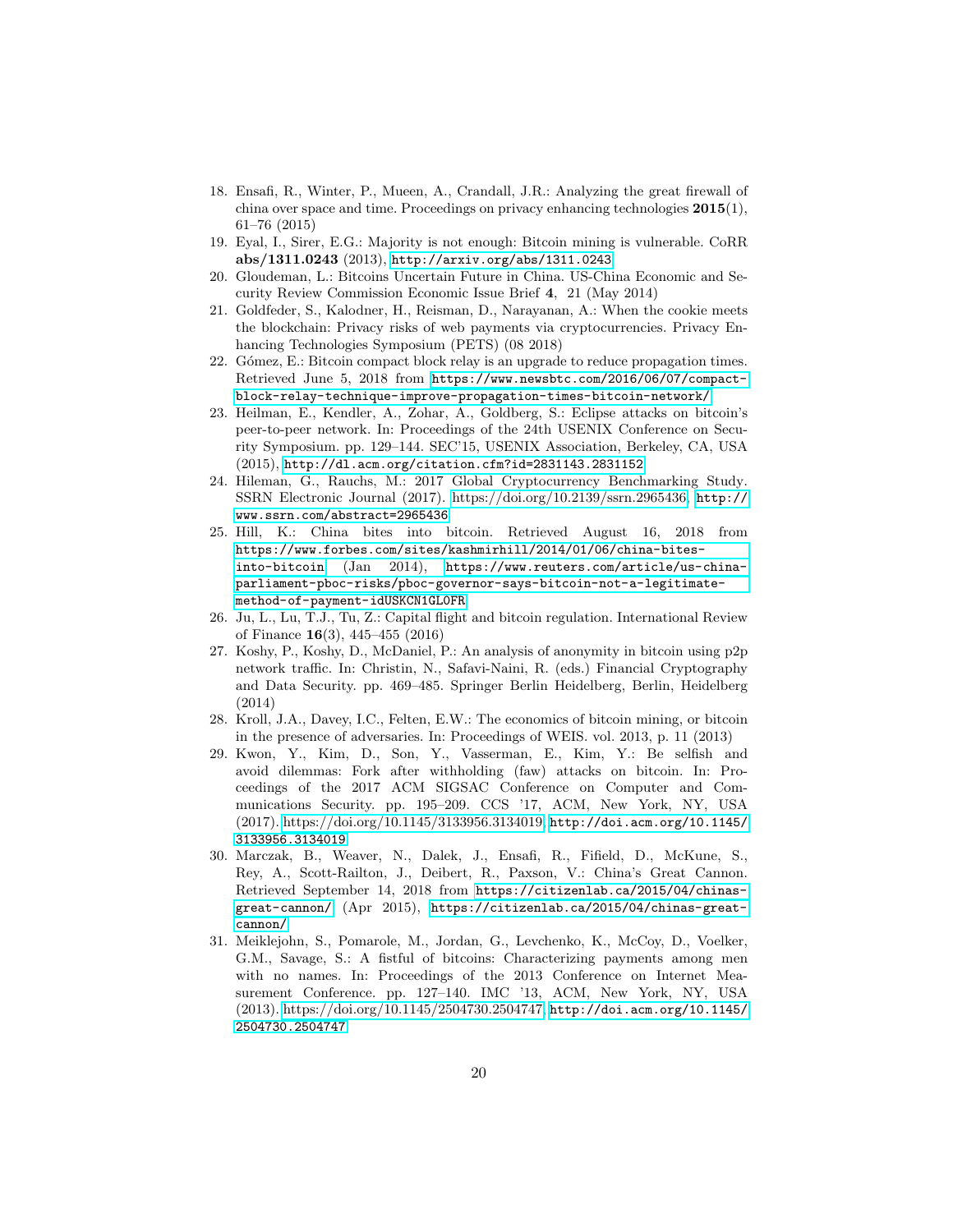- <span id="page-20-4"></span>32. Miller, A.: Feather-forks: enforcing a blacklist with sub-50% hashpower. Retrieved May 30, 2018 from <https://bitcointalk.org/index.php?topic=312668.0> (2013)
- <span id="page-20-13"></span>33. Mu, E.: Despite cold shoulder from banks, chinas bitcoin exchanges find new ways to survive. Retrieved August 16, 2018 from [https://www.coindesk.com/chinas](https://www.coindesk.com/chinas-bitcoin-exchanges-survived-the-crackdown-battle-aftermath/)[bitcoin-exchanges-survived-the-crackdown-battle-aftermath/](https://www.coindesk.com/chinas-bitcoin-exchanges-survived-the-crackdown-battle-aftermath/) (Apr 2014), [https://www.reuters.com/article/us-china-parliament-pboc](https://www.reuters.com/article/us-china-parliament-pboc-risks/pboc-governor-says-bitcoin-not-a-legitimate-method-of-payment-idUSKCN1GL0FR)[risks/pboc-governor-says-bitcoin-not-a-legitimate-method-of-payment](https://www.reuters.com/article/us-china-parliament-pboc-risks/pboc-governor-says-bitcoin-not-a-legitimate-method-of-payment-idUSKCN1GL0FR)[idUSKCN1GL0FR](https://www.reuters.com/article/us-china-parliament-pboc-risks/pboc-governor-says-bitcoin-not-a-legitimate-method-of-payment-idUSKCN1GL0FR)
- <span id="page-20-9"></span>34. Mullany, G.: China Restricts Banks Use of Bitcoin. The New York Times (Dec 2013), [https://www.nytimes.com/2013/12/06/business/international/china](https://www.nytimes.com/2013/12/06/business/international/china-bars-banks-from-using-bitcoin.html)[bars-banks-from-using-bitcoin.html](https://www.nytimes.com/2013/12/06/business/international/china-bars-banks-from-using-bitcoin.html)
- <span id="page-20-0"></span>35. Nakamoto, S.: Bitcoin: A peer-to-peer electronic cash system. Retrieved May 30, 2018 from <https://bitcoin.org/bitcoin.pdf> (2009)
- <span id="page-20-5"></span>36. Narayanan, A., Bonneau, J., Felten, E., Miller, A., Goldfeder, S.: Bitcoin and Cryptocurrency Technologies: A Comprehensive Introduction. Princeton University Press (2016)
- <span id="page-20-7"></span>37. Natoli, C., Gramoli, V.: The balance attack against proof-of-work blockchains: The r3 testbed as an example. arXiv preprint arXiv:1612.09426 (2016)
- <span id="page-20-14"></span>38. Peck, M.E.: Why the biggest bitcoin mines are in china. Retrieved July 30, 2018 from [URLNEEDED](URL NEEDED) (Oct 2017), [https://www.reuters.com/article/us-china](https://www.reuters.com/article/us-china-parliament-pboc-risks/pboc-governor-says-bitcoin-not-a-legitimate-method-of-payment-idUSKCN1GL0FR)[parliament-pboc-risks/pboc-governor-says-bitcoin-not-a-legitimate](https://www.reuters.com/article/us-china-parliament-pboc-risks/pboc-governor-says-bitcoin-not-a-legitimate-method-of-payment-idUSKCN1GL0FR)[method-of-payment-idUSKCN1GL0FR](https://www.reuters.com/article/us-china-parliament-pboc-risks/pboc-governor-says-bitcoin-not-a-legitimate-method-of-payment-idUSKCN1GL0FR)
- <span id="page-20-1"></span>39. Popper, N.: Goldman sachs to open a bitcoin trading operation. The New York Times (2018)
- <span id="page-20-15"></span>40. Reuters: Police in Chinese city seize 600 computers used to mine bitcoin (Apr 2018), [https://www.cnbc.com/2018/04/25/police-in-chinese-city](https://www.cnbc.com/2018/04/25/police-in-chinese-city-seize-600-computers-used-to-mine-bitcoin.html)[seize-600-computers-used-to-mine-bitcoin.html](https://www.cnbc.com/2018/04/25/police-in-chinese-city-seize-600-computers-used-to-mine-bitcoin.html)
- <span id="page-20-3"></span>41. Rizun, P.R.: Towards massive on-chain scaling: Block propagation results with xthin: Part 3 of 5. Retrieved May 30, 2018 from [https:](https://medium.com/@peter_r/towards-massive-on-chain-scaling-block-propagation-results-with-xthin-792a752c14c2) [//medium.com/@peter\\_r/towards-massive-on-chain-scaling-block](https://medium.com/@peter_r/towards-massive-on-chain-scaling-block-propagation-results-with-xthin-792a752c14c2)[propagation-results-with-xthin-792a752c14c2](https://medium.com/@peter_r/towards-massive-on-chain-scaling-block-propagation-results-with-xthin-792a752c14c2) (2016)
- <span id="page-20-10"></span>42. Rizzo, P.: China's central bank issues warnings to major bitcoin exchanges. Retrieved August 22, 2018 from [https://www.coindesk.com/chinas-central](https://www.coindesk.com/chinas-central-bank-issues-warnings-major-bitcoin-exchanges/)[bank-issues-warnings-major-bitcoin-exchanges/](https://www.coindesk.com/chinas-central-bank-issues-warnings-major-bitcoin-exchanges/) (Jan 2017), [https://www.](https://www.nytimes.com/2018/02/28/world/asia/china-censorship-xi-jinping.html) [nytimes.com/2018/02/28/world/asia/china-censorship-xi-jinping.html](https://www.nytimes.com/2018/02/28/world/asia/china-censorship-xi-jinping.html)
- <span id="page-20-11"></span>43. Rizzo, P.: Two of china's biggest exchanges stop bitcoin withdrawals. Retrieved August 22, 2018 from [https://www.coindesk.com/two-chinas-biggest](https://www.coindesk.com/two-chinas-biggest-exchanges-stop-bitcoin-withdrawals/)[exchanges-stop-bitcoin-withdrawals/](https://www.coindesk.com/two-chinas-biggest-exchanges-stop-bitcoin-withdrawals/) (Feb 2017), [https://www.nytimes.com/](https://www.nytimes.com/2018/02/28/world/asia/china-censorship-xi-jinping.html) [2018/02/28/world/asia/china-censorship-xi-jinping.html](https://www.nytimes.com/2018/02/28/world/asia/china-censorship-xi-jinping.html)
- <span id="page-20-6"></span>44. Ron, D., Shamir, A.: Quantitative analysis of the full bitcoin transaction graph. In: Sadeghi, A.R. (ed.) Financial Cryptography and Data Security. pp. 6–24. Springer Berlin Heidelberg, Berlin, Heidelberg (2013)
- <span id="page-20-8"></span>45. Rosenfeld, M.: Analysis of bitcoin pooled mining reward systems. arXiv preprint arXiv:1112.4980 (2011)
- <span id="page-20-12"></span>46. Scott, A.: China Celebrates Killing Its Bitcoin Exchanges as CNY Volume Falls Under 1%. Retrieved September 6, 2018 from [https://bitcoinist.com/](https://bitcoinist.com/china-bitcoin-exchanges-volume-falls-1/) [china-bitcoin-exchanges-volume-falls-1/](https://bitcoinist.com/china-bitcoin-exchanges-volume-falls-1/) (Jul 2018), [https://bitcoinist.](https://bitcoinist.com/china-bitcoin-exchanges-volume-falls-1/) [com/china-bitcoin-exchanges-volume-falls-1/](https://bitcoinist.com/china-bitcoin-exchanges-volume-falls-1/)
- <span id="page-20-2"></span>47. Toomim, J.: Scaling bitcoin ii (hong kong 2015): Bip101 block propagation on testnet. Retrieved May 30, 2018 from <https://youtu.be/ivgxcEOyWNs?t=2h29m>